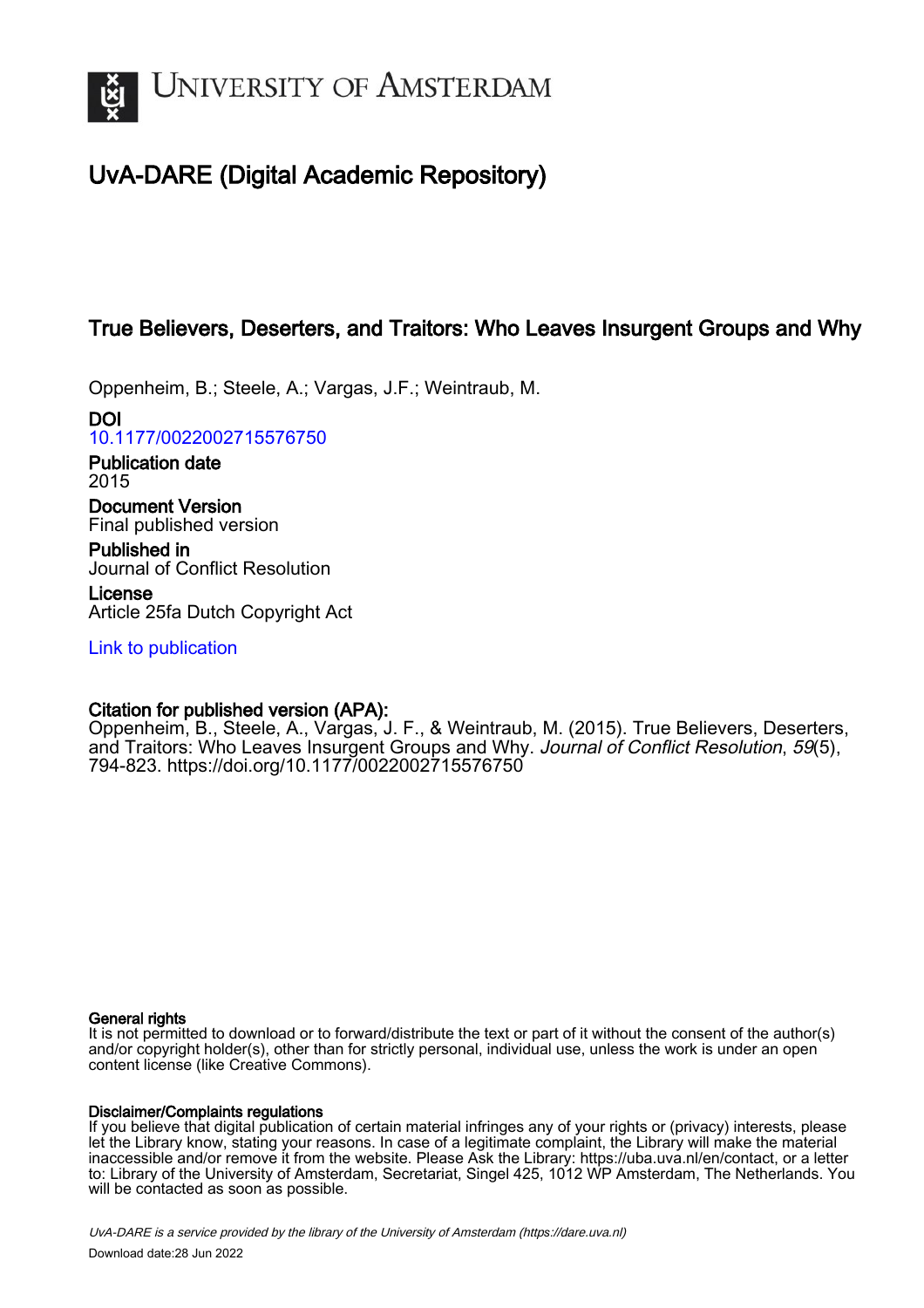Journal of Conflict Resolution 2015, Vol. 59(5) 794-823 ª The Author(s) 2015 Reprints and permission: [sagepub.com/journalsPermissions.nav](http://www.sagepub.com/journalsPermissions.nav) DOI: 10.1177/0022002715576750 [jcr.sagepub.com](http://jcr.sagepub.com)



# True Believers, Deserters, and Traitors: Who Leaves Insurgent Groups and Why

Ben Oppenheim<sup>1,2</sup>, Abbey Steele<sup>3</sup>, Juan F. Vargas<sup>4</sup>, and Michael Weintraub<sup>5</sup>

#### Abstract

Anti-insurgent militias and states attempt to erode insurgent groups' capacities and co-opt insurgent fighters by promising and providing benefits. They do so to create a perception that the insurgency is unraveling and to harness inside information to prosecute more effective counterinsurgency campaigns. Why do some insurgents defect to a paramilitary group and others exit the war by demobilizing, while still others remain loyal to their group? This article presents the first empirical analysis of these questions, connecting insurgents' motivations for joining, wartime experiences, and organizational behavior with decisions to defect. A survey of ex-combatants in Colombia shows that individuals who joined for ideological reasons are less likely to defect overall but more likely to side-switch or demobilize when their group deviates from its ideological precepts. Among fighters who joined for economic reasons, political indoctrination works to decrease their chances of demobilization and defection to paramilitaries, while opportunities for looting decrease economically motivated combatants' odds of defection.

 $^2$ Center on International Conflict and Negotiation, Stanford University, Stanford, CA, USA

<sup>3</sup>Department of Political Science, University of Amsterdam, Amsterdam, the Netherlands

<sup>4</sup>Department of Economics, Universidad del Rosario, Bogotá, Colombia<br><sup>5</sup>Department of Political Science, Binghamton University (SUNY), Bingh

<sup>5</sup>Department of Political Science, Binghamton University (SUNY), Binghamton, NY, USA

Corresponding Author:

Ben Oppenheim, New York University Center on International Cooperation, 726 Broadway, Suite 543, New York, NY 10003, USA. Email: benoppenheim@nyu.edu

<sup>&</sup>lt;sup>1</sup>Center on International Cooperation, New York University, New York, NY, USA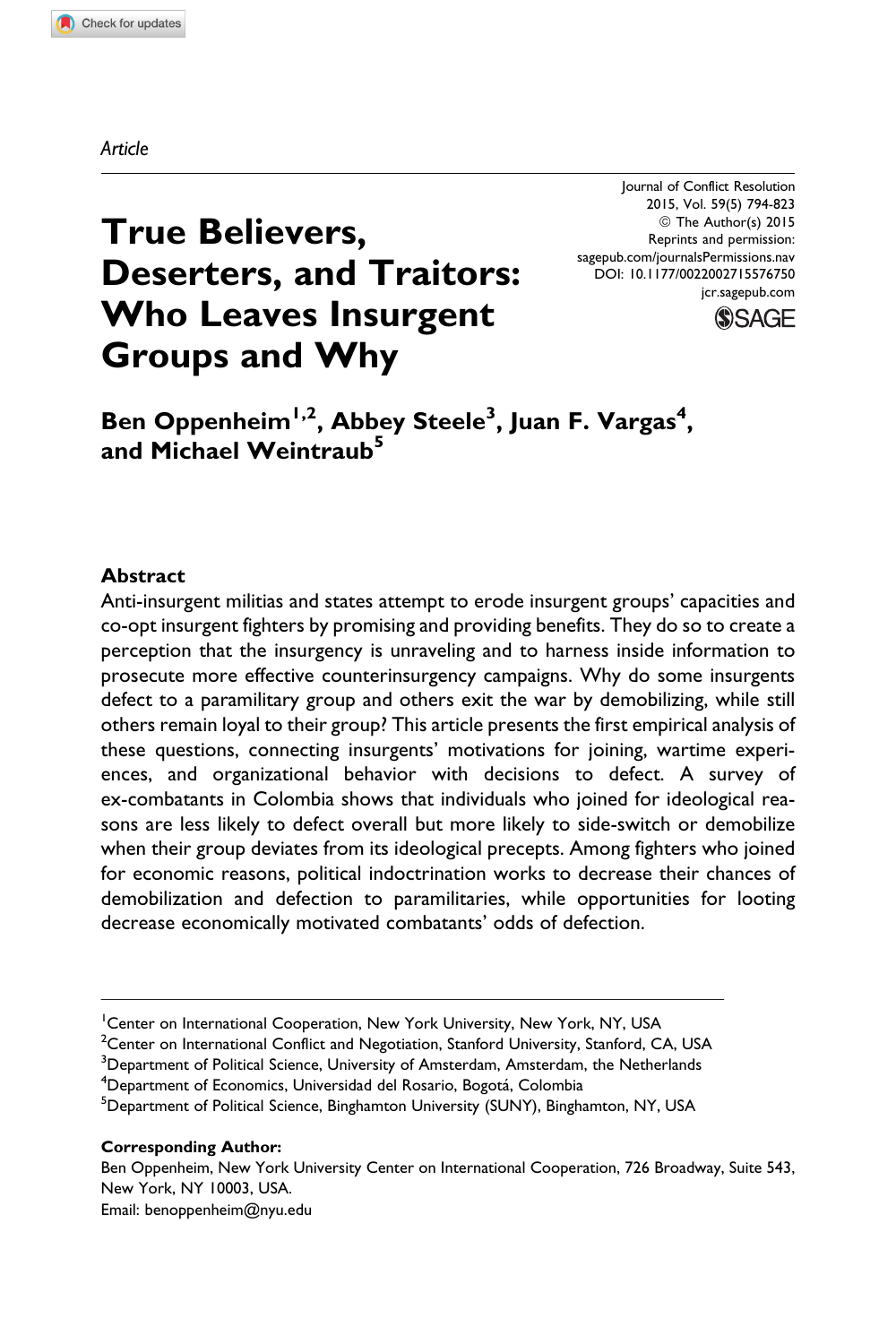#### Keywords

militias, civil wars, side switching, internal armed conflict, demobilization, insurgency, ideology, defection, Colombia

Multiparty civil wars—armed conflicts that feature more than one armed non-state actor—constituted a third of civil wars between 1816 and 2007 and have become more common over time (Christia 2012). Most of these conflicts have involved anti-insurgent paramilitaries: in nearly two-thirds of civil wars since 1989, governments have used militias for counterinsurgency (Stanton 2015).<sup>1</sup> Recent work seeks to explain the emergence of militias (e.g., Carey, Colaresi, and Mitchell 2015; Eck 2015), investigate their impact on violence (e.g., Cohen and Nordås 2015; Stanton 2015), and explore how states interact with them (e.g., Staniland 2015; for excellent case studies of paramilitaries, see Romero 2003, Staniland 2012a, Schubiger 2012, and Jentzsch 2012). This article contributes to our understanding of who joins paramilitaries (Humphreys and Weinstein 2008; Arjona and Kalyvas 2011; Forney 2015). Specifically, we ask who abandons insurgent groups to fight with these militias and who instead opts to demobilize, leaving the conflict altogether.

Recent research on the micro-foundations of civil war has shed light on who joins insurgents and counterinsurgent militias (e.g., Weinstein 2007; Humphreys and Weinstein 2008; Daly 2012; Forney 2015). These factors include poverty, lack of access to education, political alienation, and embeddedness in social networks that facilitate recruitment. In Colombia, scholars have also drawn on surveys of excombatants to answer a related but distinct question, that is, among those willing to fight, what explains who joins insurgents versus paramilitaries? Arjona and Kalyvas (2011) find that all fighters are similarly poor and aggrieved and that the best indicator of which side joined is group presence in the recruit's community. Ugarriza and Craig (2013) find that ex-combatants who favor leftist ideology and have families that supported leftist political parties are much more likely than a paramilitary group to have been members of an insurgent group.

If we know something about who fights, we lack similar evidence about who becomes a traitor to their cause. Combatants can abandon their armed group in a variety of different ways. Here we focus on the following two: side-switching and demobilization. We define side-switching as leaving an armed group to fight for another group representing a different ideological or ethnic constituency. We define individual demobilization as leaving an armed group and exiting the war with the promise of receiving benefits from the government, typically in exchange for information.

Although the defection of fighters from one armed group to another is common (Kalyvas 2008), civil war scholars have not established clear causal mechanisms that explain what drives individual combatants to leave their armed groups or to fight for (formerly) opposing militias (see also Rosenau et al. 2014). Such side-switching is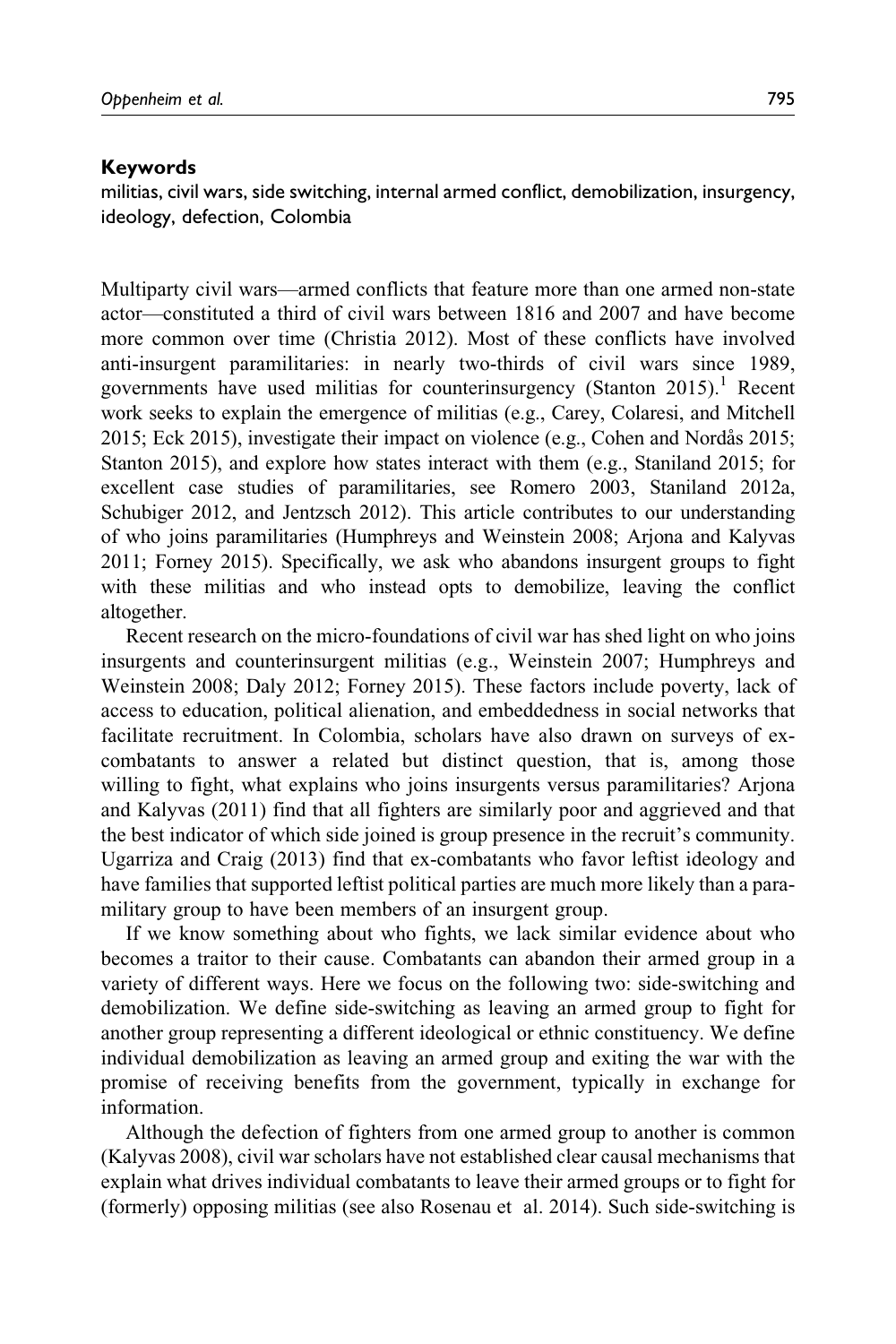typically perceived to be a puzzle in the context of ethnic civil wars (e.g., Kalyvas 2008; Staniland 2012c) because ethnic affinity is assumed to be a strong motivation for loyalty and a readily identifiable trait that is ''sticky'' (Fearon 1999), rendering it difficult for combatants to join a rival.

In contrast, side-switching in nonethnic civil wars has an intuitive logic: loyalties in ideological conflicts are fluid, with recruits for all groups drawn from a shared base (Kalyvas and Kocher 2007). A similar logic holds for greedy combatants thought to populate ''new'' wars, that is, for the right price, fighters with no commitment to a political agenda could be enticed to switch sides (Kaldor 1999; Collier et al. 2003; Mueller 2000). Scholars of peasant revolutions would find such assessments to be overly cynical (e.g., Wolf 1969; Gurr 1970; Scott 1976; Paige 1978) and side-switching in nonethnic civil wars surprising; why would rebels motivated by political and economic exclusion not only abandon the fight but also join the enemy to help defeat the revolution? We draw on the insights of the peasant revolutions literature to explore the role of ideology in committing to or abandoning an armed group and subject the intuition to systematic analysis.

We argue that three key factors explain the choice to switch sides or demobilize. First, combatants' initial reasons for joining provide them with differing capacities and incentives to manage the difficulties encountered in conflict. We argue that ideologically motivated combatants are more likely to resist attempts by the state and paramilitaries to encourage defection. Those who are economically motivated, by contrast, are more likely to be incentivized by attractive outside offers, defecting to militias (side-switching) or the state (demobilizing). Second, although reasons for joining provide baseline risk factors, combatants' experiences. While in the group including undergoing ideological indoctrination and receiving orders to abuse civilians—should interact with initial motivations in patterned ways. Finally, combatant trajectories are likely driven by endogenous conflict dynamics, including counterinsurgency campaigns that increase insurgents' likelihood of capture or death (Kenny 2010; McLaughlin 2011; Staniland 2012a).

To test our hypotheses, we use a representative survey of ex-combatants in Colombia. The data set is unique among ex-combatant surveys because it includes a subset of insurgents who were captured during combat. We use captured combatants as a baseline against which to compare fighters across two categories. First, those guerrillas who joined right-wing paramilitaries and then demobilized collectively in the context of peace negotiations with the government,<sup>2</sup> and, second, guerrillas who elected to demobilize individually. We assume that fighters who were captured are representative of the broader population of non-captured, nondemobilized, and non–side-switching combatants and assess what factors make fighters more likely to choose individual demobilization, on one hand, and sideswitching, on the other. Given the centrality of this assumption to our research design, we test for and rule out potential confounding factors—military training and geographic clustering—that might influence the probability of capture. The survey data allow us to test implications of the theory because they contain unique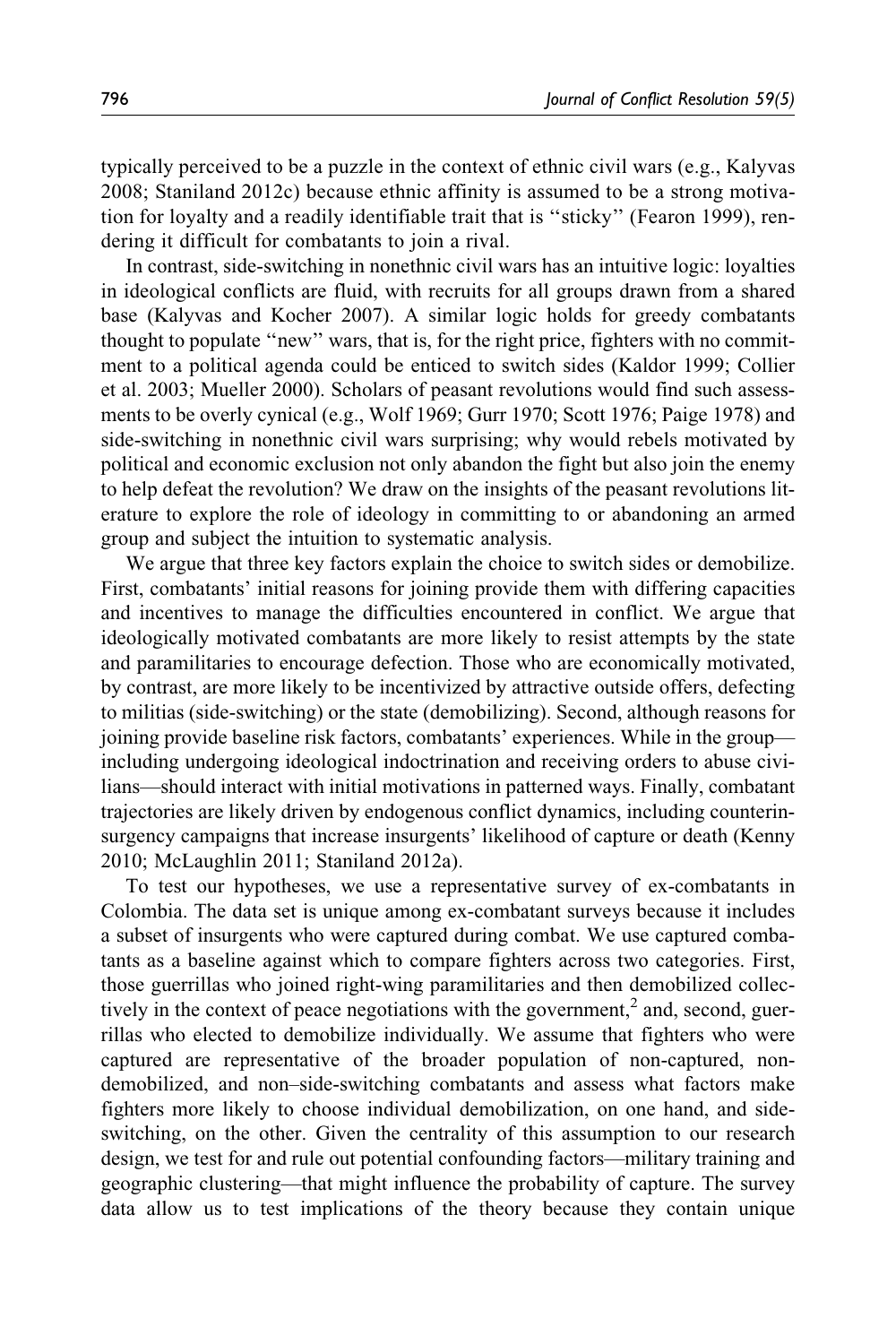information on the motivations that drove combatants to join the war and their experiences during conflict. We use multinomial regression analysis to model the relationships between these factors and the propensity for combatants to stay in their armed groups, demobilize, or switch sides.

This article makes three contributions to debates on armed groups in civil war. First, we present theory and testable hypotheses to explain side-switching and demobilization that incorporate motivations for joining, armed group organizational factors, and endogenous conflict dynamics. Second, we focus on how ideology influences combatants' decisions in the face of diverse wartime experiences. Although ideology is difficult to define and capture empirically (Ugarriza and Craig 2013; Gutiérrez Sanín and Wood 2014), our results indicate it is fundamental in shaping individuals' choices. Third, we provide the first test of side-switching and demobilization using micro-level survey data. In so doing, we explore how the aforementioned factors affect combatant trajectories in multiparty civil wars. We consider this one step toward Jentzsch, Kalyvas, and Schubiger's (2015) call to integrate the study of insurgents and militias.

This article proceeds in five sections. The next section presents our theoretical framework and hypotheses. The third section provides an overview of the Colombian civil war and the government's demobilization program. The fourth section presents the data and statistical tests, while the fifth section discusses the results. The last section explores future avenues of research and concludes.

## Theory

Governments and paramilitaries both seek to erode the capacity of rebel movements by encouraging defection through the promise and provision of benefits. They do so for three principal reasons. First, to decrease the number of active insurgent combatants. Second, to score political points against insurgents by demonstrating their inability to retain fighters. Third, to harness information on insurgent tactics and strategy to prosecute more effective counterinsurgency (Gutiérrez Sanín 2008, 16). Governments use targeted benefits to encourage insurgent defection through demobilization; recent examples include well-funded campaigns by the governments of Afghanistan, Colombia, and Iraq to whittle away at insurgent ranks. Demobilization entails individual or collective disengagement from an armed group with the objective of reintegrating into society and/or benefitting from government demobilization programs.<sup>3</sup> The act of demobilization is similar to that of side-switching, in that both involve abandoning the original armed group. However, fighters who demobilize leave their arms and the war behind, at least for a time, while sideswitchers remain in the fight.<sup>4</sup>

If militias and governments try to entice rebels to switch sides and demobilize, who responds? We theorize that three dimensions account for rebels' decisions, namely, motivations for joining, armed group behavior, and wartime experiences. To systematically examine the determinants of side-switching and demobilization,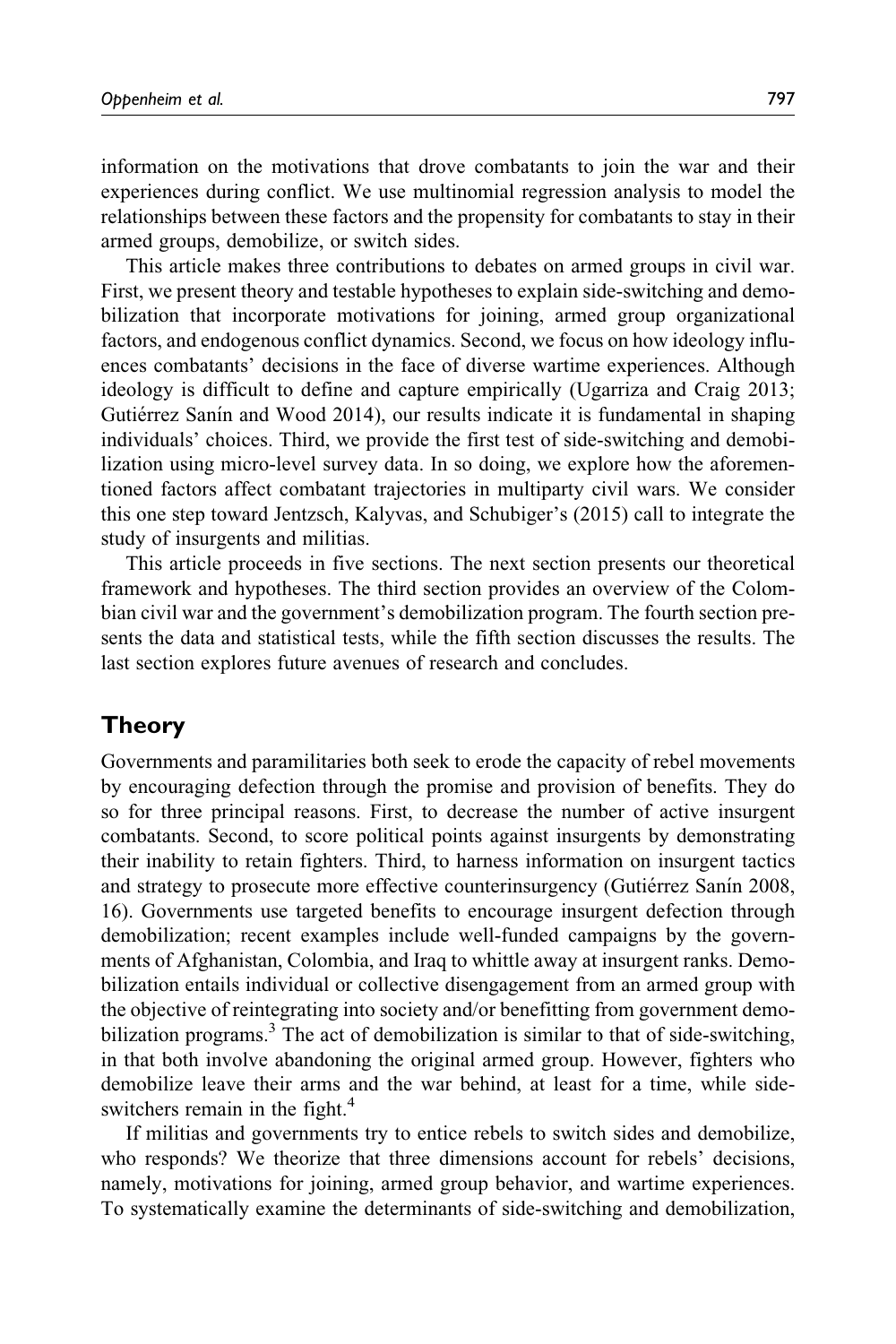we compare ideological and economic motivations for joining and consider how those initial motivations are likely to be reinforced, changed by, or resilient to experiences in the armed group and during conflict.

#### Motivations for Joining the Armed Group

The literatures on insurgency, revolution, and terrorism have identified a range of motivations that prompt individuals to engage in high-risk collective action, activities that hold an uncertain payoff for both the individual and the group. These include economic motivations (Collier et al. 2003), the desire for improved social status or social solidarity (Abrahms 2008), the relative danger of remaining a civilian (Kalyvas and Kocher 2007), a need for adventure or escape from boredom (Young 1997; Nussio and Ugarriza 2013), and the powerful pull of social networks that involve familial/kinship recruiting or bands of friends joining up together (Peterson 2001; Staniland 2014). Finally, an ideological commitment to a cause (Gutiérrez Sanin 2008) is another reason that individuals might rebel.

We argue that combatants motivated by ideology are more likely to remain in their armed groups rather than side-switch or demobilize. What is ideology, and why should we expect ideologically motivated combatants to be more likely to stay? We follow recent work in defining ideology as a set of political beliefs that delimits the boundaries of a particular group, advances a set of grievances facing that group, zeroes in on objectives the group ought to achieve, and specifies a series of actions necessary and sufficient to meet those objectives (Ugarriza and Craig 2013; Gutiérrez Sanín and Wood 2014, 215).<sup>5</sup> Defining ideology in this way allows us to remain agnostic about whether it is primarily used by elites to motivate and manipulate mass actors (i.e., foot soldiers) through the top-down transmission of doctrines, narratives, symbols, and myths, or whether mass actors bring ideological beliefs from the time of recruitment and, once in the group, alter group behavior from the bottom-up. In the civil war context, there appears to be support for both top-down and bottom-up mechanisms.<sup>6</sup> Individuals are also motivated by personal and communal grievances that they articulate in ideological ways (Kalyvas 2003).

Across armed groups there is considerable variation in ideological content, ranging from ideologies that stress the importance of civilian collaboration (e.g., Marxist-inspired, peasant-based insurgencies, such as those in El Salvador and Colombia) to those that demonize ethnic others (e.g., the extremist Hutu ideologies in mid-1990s Rwanda), and to those defined by opposition to foreign influence (e.g., Boko Haram's campaign to eradicate Western ideas and establish an Islamic state in northern Nigeria).<sup>7</sup> Despite this heterogeneity, each of the aforementioned ideologies puts forth a program of action with the critical components of ideology identified earlier, namely, group delimitation, articulation of grievances, specification of objectives, and proposals for action. While the case of Colombian insurgent groups that we study here involves a Marxist-inspired ideology, we expect that with some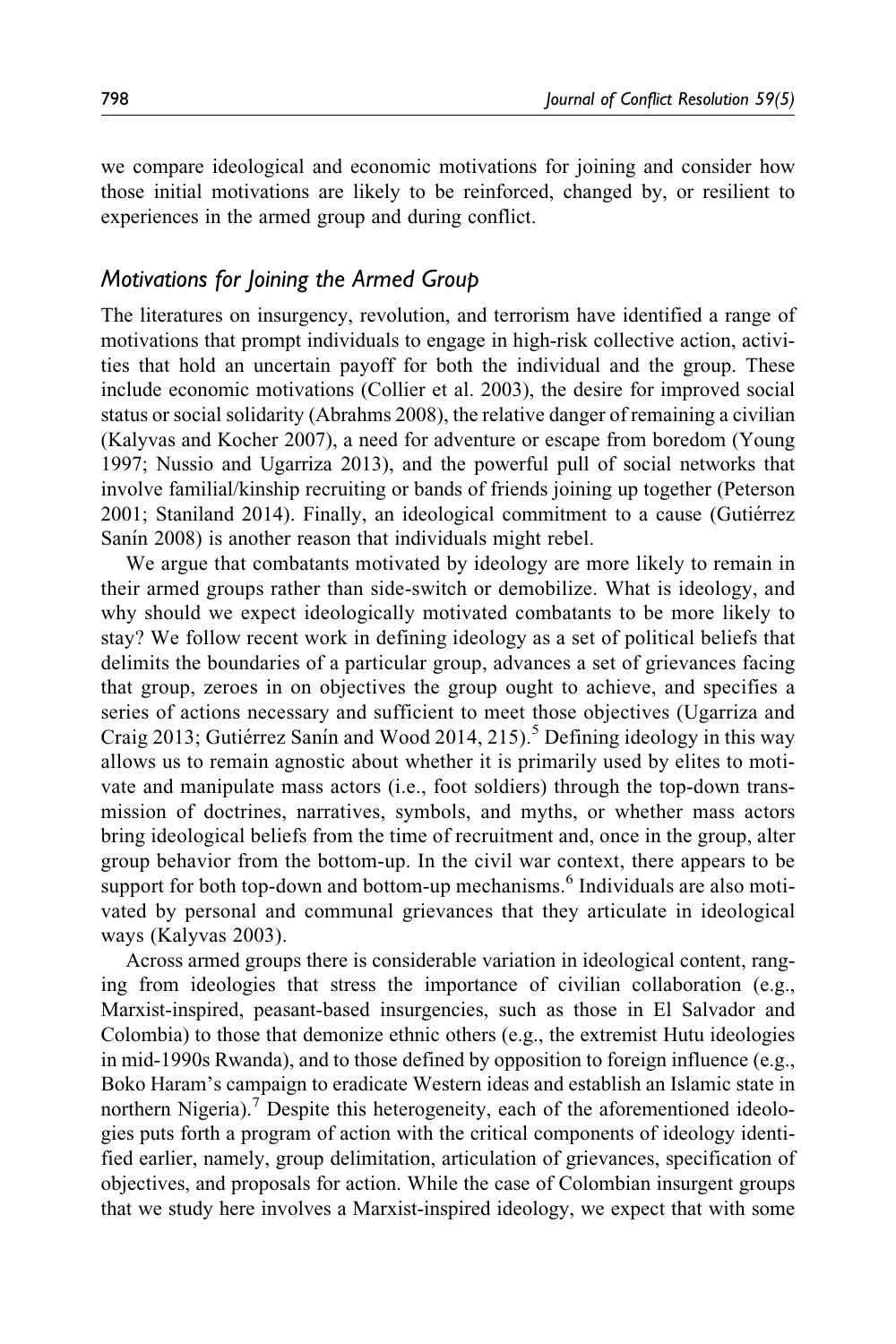variation our theoretical framework for explaining side-switching and demobilization will apply to contexts where ideologies have radically different content.

Ideology constitutes an important method by which armed groups recruit and train their combatants (Wickham-Crowley 1990; Eck 2010; Pachico and McDermott 2011; Hoover Green 2011; Gutiérrez Sanín and Wood 2014; Oppenheim and Weintraub 2015). Recruits frequently receive not only military training but also political training that focuses on broad goals and ideological commitments (Clapham 1998). The clearest evidence comes from Marxist groups in which ideological motivations help recruit and mobilize troops (e.g., Kalyvas and Balcells 2010b). Political indoctrination is widespread in ethnic insurgent groups such as Sri Lanka's Liberation Tigers of Tamil Eelam (LTTE) and the multiple ethnic minority insurgent groups along Burma's frontiers (Becker 2009). It is also widely employed by religiously motivated Salafist Jihadi and other violent Islamist movements to cultivate recruits, prepare rank-and-file fighters, and develop new leaders (Jenkins 2002; Ugarriza 2009).<sup>8</sup>

Recruiting and retaining ideologically motivated recruits—true believers—provide a number of advantages to commanders. Ideologically motivated fighters are willing to make costly investments today for the promise of future rewards, are more likely to demonstrate discipline, and less likely to abuse civilians than those motivated by economic opportunities (Weinstein 2007; Gutiérrez Sanín 2008). Commanders of ideologically driven fighters therefore need not rely on the immediate distribution of benefits to motivate compliance with orders (Lidow 2011), implying that ideologically motivated combatants are more likely to sublimate their personal desires for the good of the group. In other words, ideological motivation provides fighters with tools that allow them to remain committed to the armed group despite the inevitable hardship and risks that insurgency imposes and despite outside offers by the state and paramilitaries to defect. This leads to our first hypothesis.

Hypothesis 1: Combatants who joined for ideological reasons should be less likely to side-switch or demobilize than those who joined for other reasons.

At the other end of the spectrum from ideologues, we find those motivated by material interests and willing to sell their services, absent ideological attachment. As noted by Bahney et al. (2013), many insurgent organizations pay wages to their soldiers. This practice allows groups to select higher skilled or otherwise desirable operatives from a larger pool of potential recruits (De Mesquita 2005). Even when wages are not paid, recruits may join armed groups to take advantage of looting and extortion opportunities (Collier and Hoeffler 2004). Whether paid or not, those motivated by material incentives are likely to form more predatory, less cohesive armed groups (Weinstein 2007). These types of combatants should also be more likely to side-switch or demobilize when outside options are sufficiently attractive.

Hypothesis 2: Combatants who joined for economic reasons should be more likely to side-switch or demobilize than those who did not.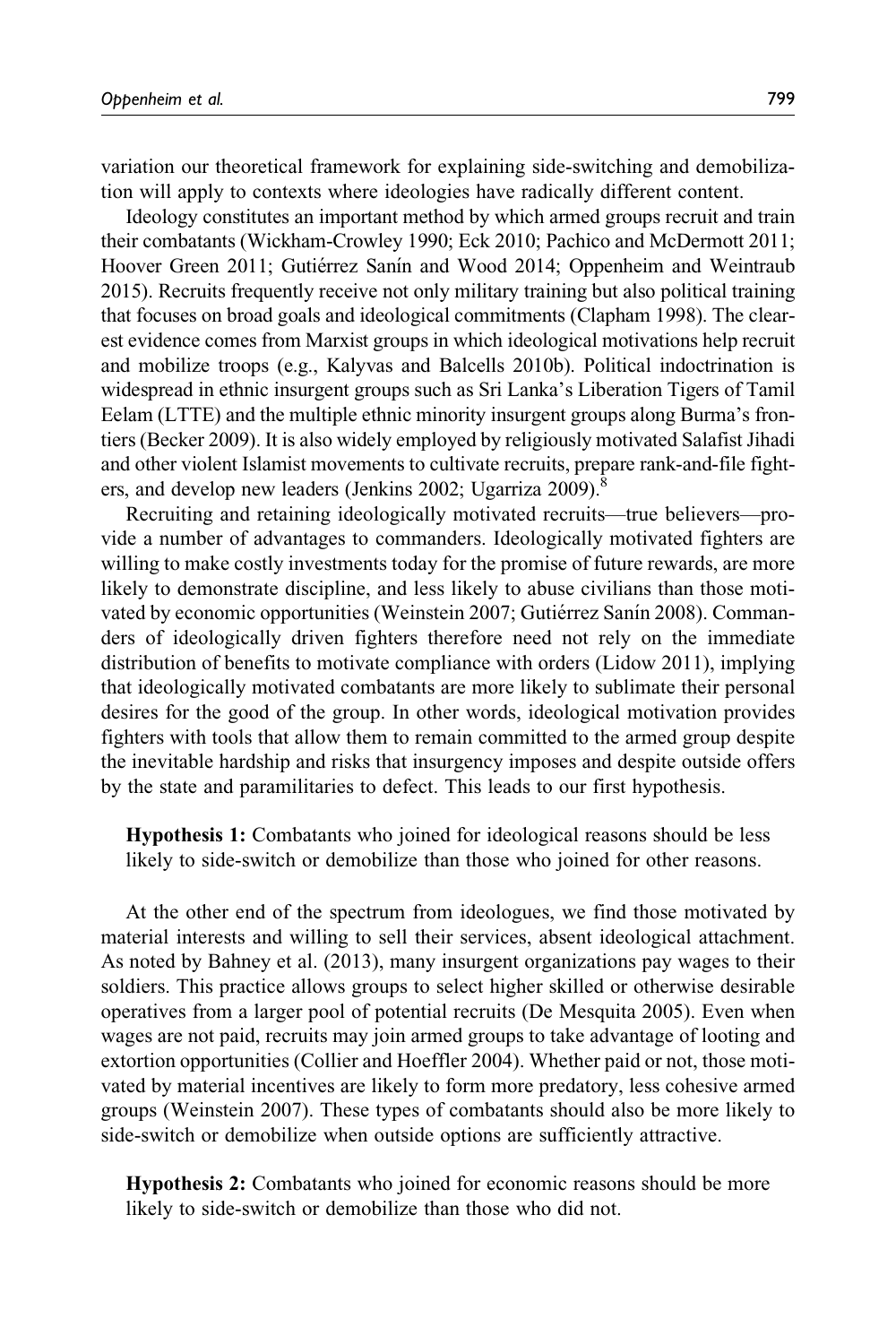## Armed Group Behavior and Attributes

We argue that combatants' motivations for joining will shape their interpretation of experiences while in the group. In particular, we focus on two aspects of armed group behavior, namely, (1) ideological training and (2) treatment of civilians. We expect that the ideologically motivated rebels will find the training to be redundant, but they are more likely to be sensitive to perceived mistreatment of civilians.

To unify members' disparate aims and commitments to the group and to change both their capabilities and preferences, armed organizations invest significant time and resources in training and indoctrinating recruits. Indeed, the way armed groups train and indoctrinate combatants has important effects on how combatants behave (Hoover Green 2011). Marxist organizations in particular regularly inculcate beliefs through political training and indoctrination (Kalyvas and Balcells 2010a).

Only a few studies assess the effect of training or indoctrination on the likelihood of leaving or remaining in an armed group. One analysis finds that ideology, morale, and company homogeneity all reduced the odds of desertion (Costa and Kahn 2003).<sup>9</sup> Another holds that soldiers' opportunities for leaving the group—rather than their motivations—explains their likelihood of exit (McLaughlin 2011).<sup>10</sup> Eck's examination of the role of ideological indoctrination by Maoist insurgents in Nepal finds that ideological training was important both in the initial recruitment phase and in reducing desertion by active combatants (Eck 2010).

We expect that exposure to ideological indoctrination should increase group cohesion. Yet indoctrination should be less likely to influence those initially motivated by ideology to join: it is, in effect, preaching to the choir. Political training may best generate ideological commitment among those not initially motivated by ideology. In other words, exposure to ideological content should make economically motivated combatants less likely to defect.

Hypothesis 3: Combatants who joined for economic reasons but were ideologically indoctrinated should be less likely to demobilize and less likely to switch sides.

Although armed groups invest in indoctrinating and training their troops, they do not always act in concert with their guiding ideologies. Ideologically driven fighters are more likely to face disillusionment if the armed group behaves in ways contrary to its professed ideology. If the group's behavior significantly departs from a combatant's expectations, to the extent that important norms are violated, disillusionment may escalate to outright rejection of the group. In such cases, the combatant may prefer to abandon or betray the group rather than remain within it. Fighters who joined because they believed the group would benefit the masses should be more likely to defect when their group encourages civilian predation.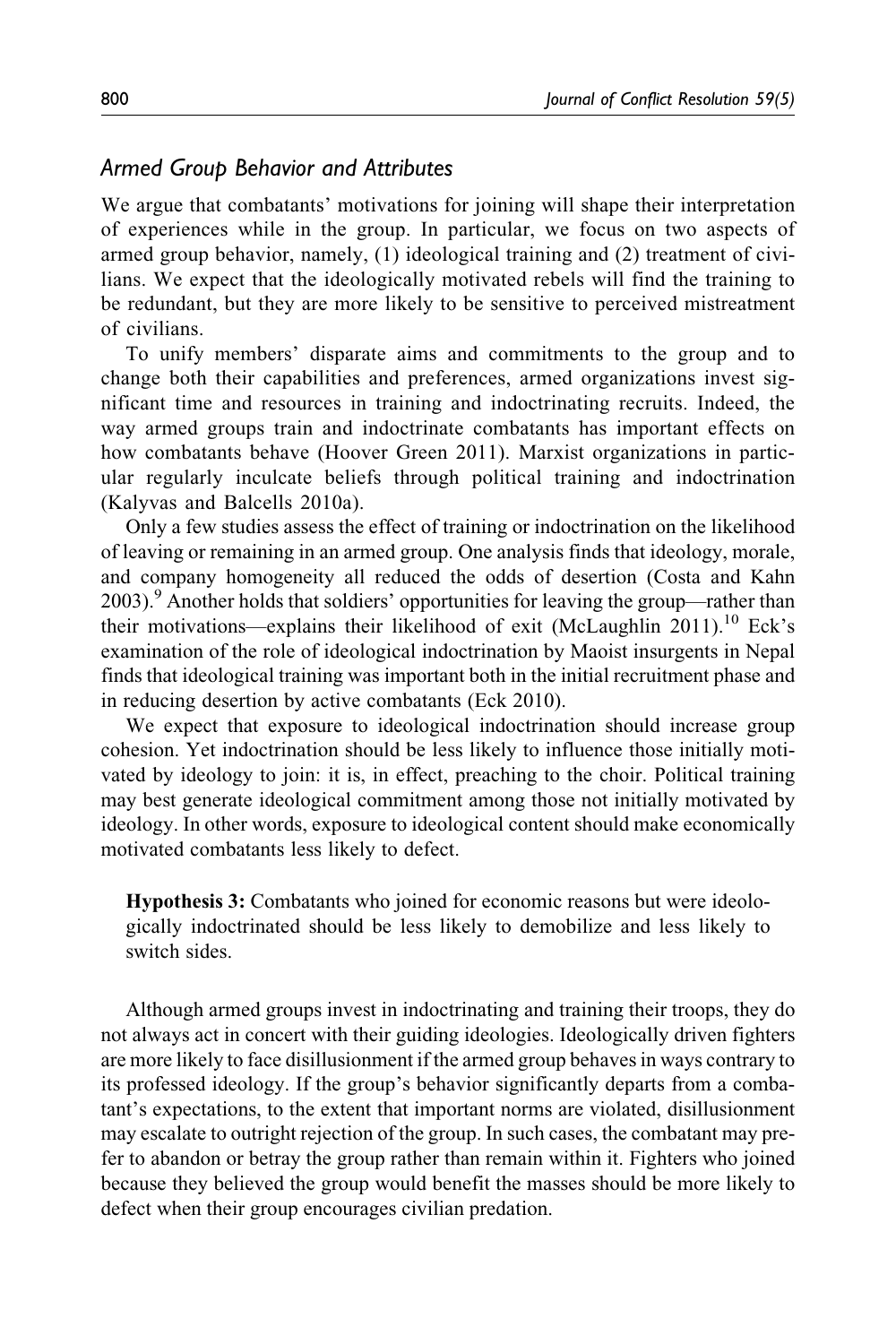Hypothesis 4: Combatants who joined for ideological reasons and whose units provided opportunities for personal material gain will be more likely to demobilize and more likely to switch sides.

In contrast, we argue that rent-seeking combatants are more likely to be content to remain with an armed group that neither explicitly punishes nor effectively prevents opportunities to predate on civilians. Such combatants will benefit materially and stay with the group to enjoy the benefits of plunder rather than either demobilizing or side-switching.

Hypothesis 5: Combatants who joined for economic reasons and whose units provided opportunities for personal material gain will be less likely to demobilize and less likely to switch sides.

#### Wartime Experiences

One strand of research has emphasized how the local balance of power between competing sides drives individual choices to defect. To explore when individuals fight against their co-ethnics in ethnic civil wars, Kalyvas (2008) argues that territorial control is the key to incentivizing defection to a former enemy. In a similar vein, Staniland (2012a) explains ''fratricidal flipping,'' when ethnic insurgents join forces with the government, as the product of competition among insurgent factions, sparked by effective counterinsurgency. We test an implication of this logic, that combatants under pressure, facing a heightened risk of physical harm from counter-insurgents, are more likely to switch sides or demobilize.<sup>11</sup> Again, we argue that initial motivations for joining remain important. We argue that ideologically motivated rebels will have a higher tolerance for risk because the risk is understood as the necessary cost for achieving legitimate and worthwhile goals.

Hypothesis 6: Combatants who feel besieged by the armed forces but joined for ideological motivations are less likely to side-switch or demobilize.

The literature on economically motivated combatants would lead us to make the opposite prediction, that economically motivated fighters should be less willing to sustain risk of death for a cause to which they are not fully committed (Jablonski and Oliver 2013).

Hypothesis 7: Combatants who feel besieged by the armed forces but joined for economic motivations are more likely to side-switch or demobilize.

These hypotheses reflect an effort to theorize the relative importance of ideology and economic motivations in explaining combatant trajectories. The next section provides background on the Colombian conflict before moving on to the quantitative tests.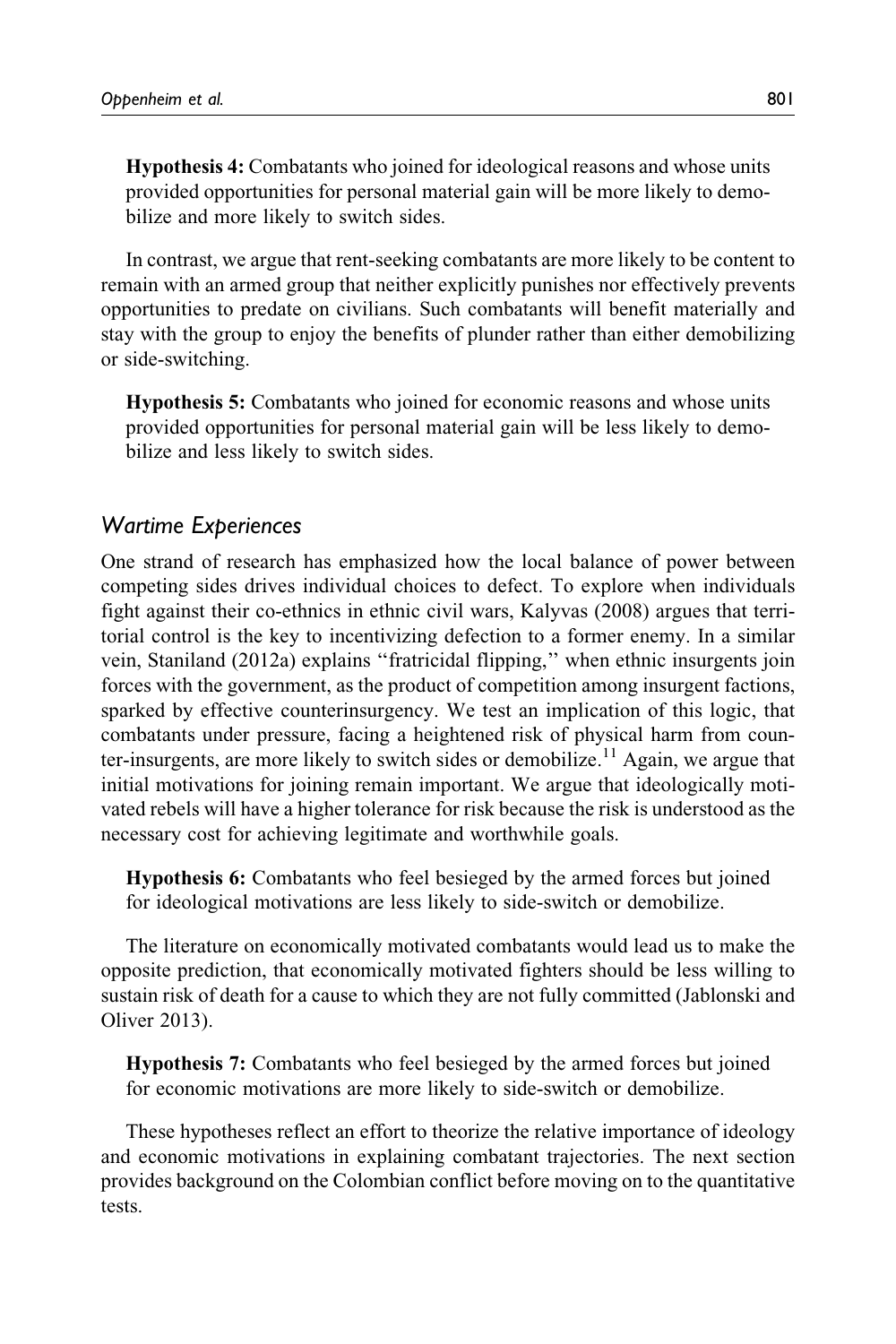## Background on Colombia

Colombia tragically provides an opportunity to test our hypotheses, given the proliferation of ideologically motivated armed groups in the country, the presence of lootable natural resources that might incentivize mercenaries to join, significant abuse of civilian populations, and empirical variation in our outcome of interest. The internal conflict in Colombia has persisted and morphed over the past five decades and has featured multiple attempts to demobilize armed groups and reintegrate combatants.

Two of the leftist insurgent groups that still exist today—the *Fuerzas Armadas* Revolucionarias de Colombia (FARC) and the Ejército de Liberación Nacional (ELN)—emerged in the 1960s at the end of a previous conflict known as La Violen $cia$ <sup>12</sup> Efforts to reach peace agreements with the FARC and the ELN have failed.<sup>13</sup> The negotiations between the FARC and the Betancur administration in the 1980s led to the creation of paramilitary groups. Disgruntled military officers allied with local elites who created "self-defense" groups to fight insurgents in their communities (Romero 2003). Drug trade resources and military training enabled these small, regionally based militias to consolidate their power, officially forming the Autodefensas Unidas de Colombia (AUC) in 1997.<sup>14</sup>

During the 1990s, fighting intensified. The FARC routinely embarrassed a demoralized Colombian military, maintaining presence in 622 municipalities out of roughly 1,000 in 1995 (Echandía Castilla 1999). Paramilitary groups also expanded, and violence and displacement increased as the two sides contested territory.

In 1997, the government approved amnesty for insurgents who demobilized individually or as part of a group as long as they had not committed crimes against humanity.<sup>15</sup> At the time, paramilitary groups were not recognized as political actors, so were ineligible for amnesty. Peace negotiations launched by President Pastrana in 1998 ceded territory the size of Switzerland to the FARC. Talks failed in early 2002. That same year, Colombians elected Alvaro Uribe who promised to take a hard line against the insurgents.

The AUC called a ceasefire and Uribe signed Law 782 shortly after his inauguration, extending amnesty to paramilitaries who had not committed crimes against humanity. In July 2005, Law 975, known as the Justice and Peace law, was approved. It covers demobilized members of all illegal armed groups excluded from earlier amnesty legislation, and ''establishes judicial benefits based on their contribution to justice and reparation'' (Colombia: The Justice and Peace Law 2012). It creates maximum prison sentences of five to eight years, even for crimes against humanity, as long as commanders confess all their crimes.<sup>16</sup>

The human cost of the conflict in Colombia has been high. The Center for Historical Memory estimates that at least 220,000 people died in the conflict between 1958 and 2012, of whom roughly 80 percent were civilians. At least 5 million people have been displaced, ranking Colombia among the countries with the highest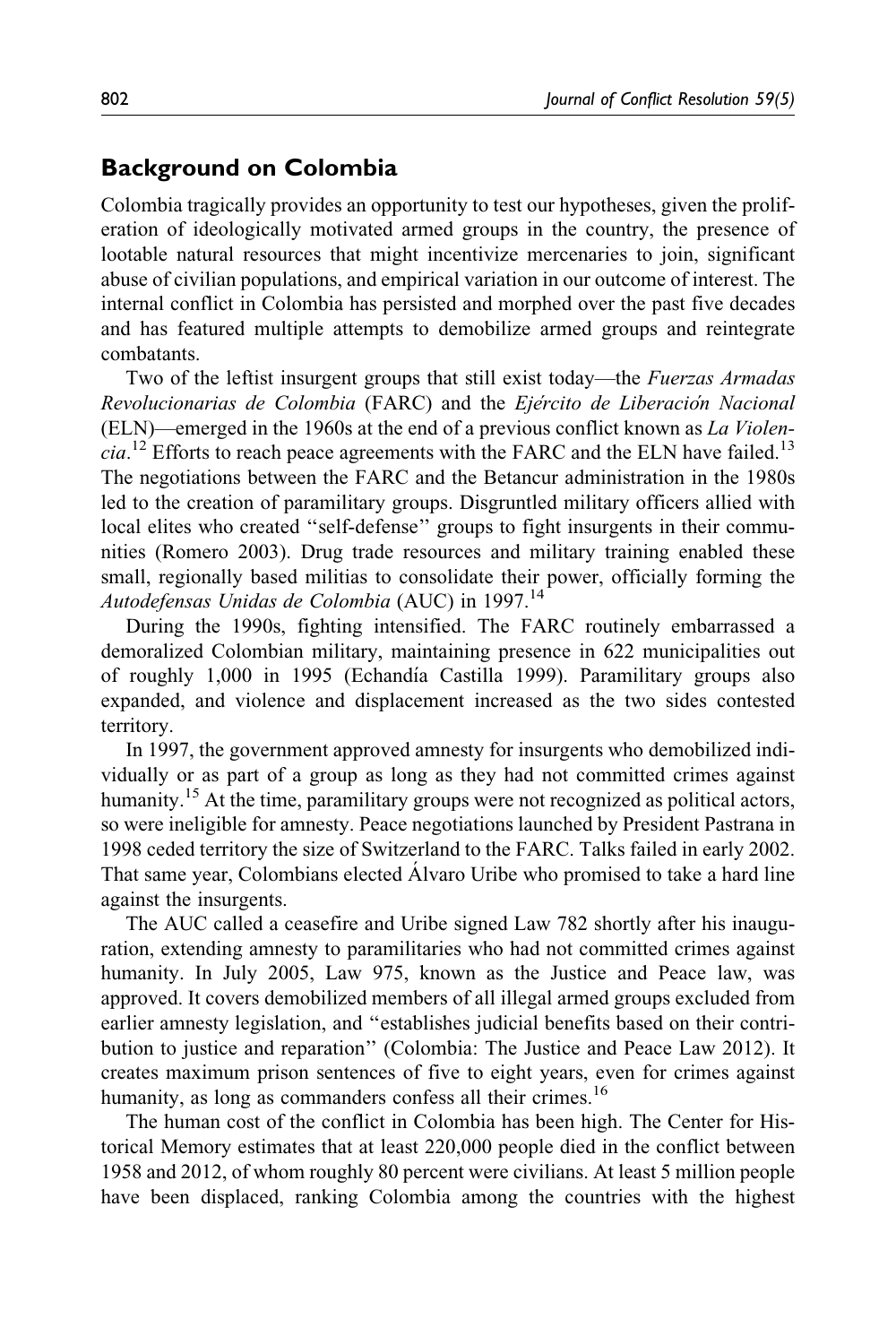number of internally displaced people in the world. Finally, another 25,000 were reported forcibly disappeared, and roughly 27,000 were kidnapping victims (Centro Nacional de Memoria Histórica [CNMH] 2013).

## Anchoring the Theoretical Framework in the Colombian Case

We now briefly return to the theoretical framework from the second section and provide context from Colombia.

Motivations for joining. Ideology—or beliefs and grievances consistent with the insurgents' ideology—motivates some portion of recruits to join the FARC (Arjona and Kalyvas 2011). A key structural feature of the FARC is consistent with this, that is, unlike paramilitary groups, the FARC do not provide salaries to rank-and-file soldiers (Gutiérrez Sanín 2008). While most Colombian armed groups, including the FARC, have access to lucrative trades such as narcotics and gold, they differ in how they distribute those resources among combatants. Gutiérrez Sanín (2004, 270) documents that while paramilitary groups pay their recruits a salary and allow fighters to individually profit from war via looting, FARC insurgents are not paid wages and ''carry on a hard and dull life.'' Consistent with Humphreys and Weinstein (2008), recruits join the rebellion for different reasons: the FARC and ELN attracted large numbers of ideologically motivated combatants (13.5 percent) and economically motivated fighters (17.3 percent) simultaneously.<sup>17</sup> While Arjona and Kalyvas (2011) point to the centrality of personal motivations, most notably revenge in attracting recruits to the insurgents, those citing revenge in our sample (5.2 percent) is much lower than theirs (13 percent).

Armed group behavior. Accounts from former combatants suggest that the FARC places tremendous emphasis on ideological indoctrination. Fighters receive daily lessons in ''FARC's political ideology and discipline, [and] absorbing the many rules that make up life in a FARC camp'' (Pachico and McDermott 2011). Training focuses on doctrine, including how to treat civilians. One former fighter interviewed by Human Rights Watch (HRW 2003) noted that, ''[t]hey taught us how to obtain the support of the civilian population and the right conduct, like not to go into the population and take their animals and behave badly and trick them with words. That's forbidden. There are rules for all of that.'' As Alberto de Jesus Morales (alias ''Pajaro'') describes, ''[t]hey gave us training for something like 20 days, teaching the laws and the rules and what are the rules you have to follow when you're in there, the discipline you're supposed to have ... '' (Pachico and McDermott 2011). Although the FARC's political training reflects its nominal commitment to the defense and liberation of the peasantry, FARC units and combatants routinely violate its principles, through targeted killings and forced displacement (see, for instance, Annual Report: Colombia 2011 2011). As we explained earlier, such transgressions could provoke ideologically committed combatants to reject the group.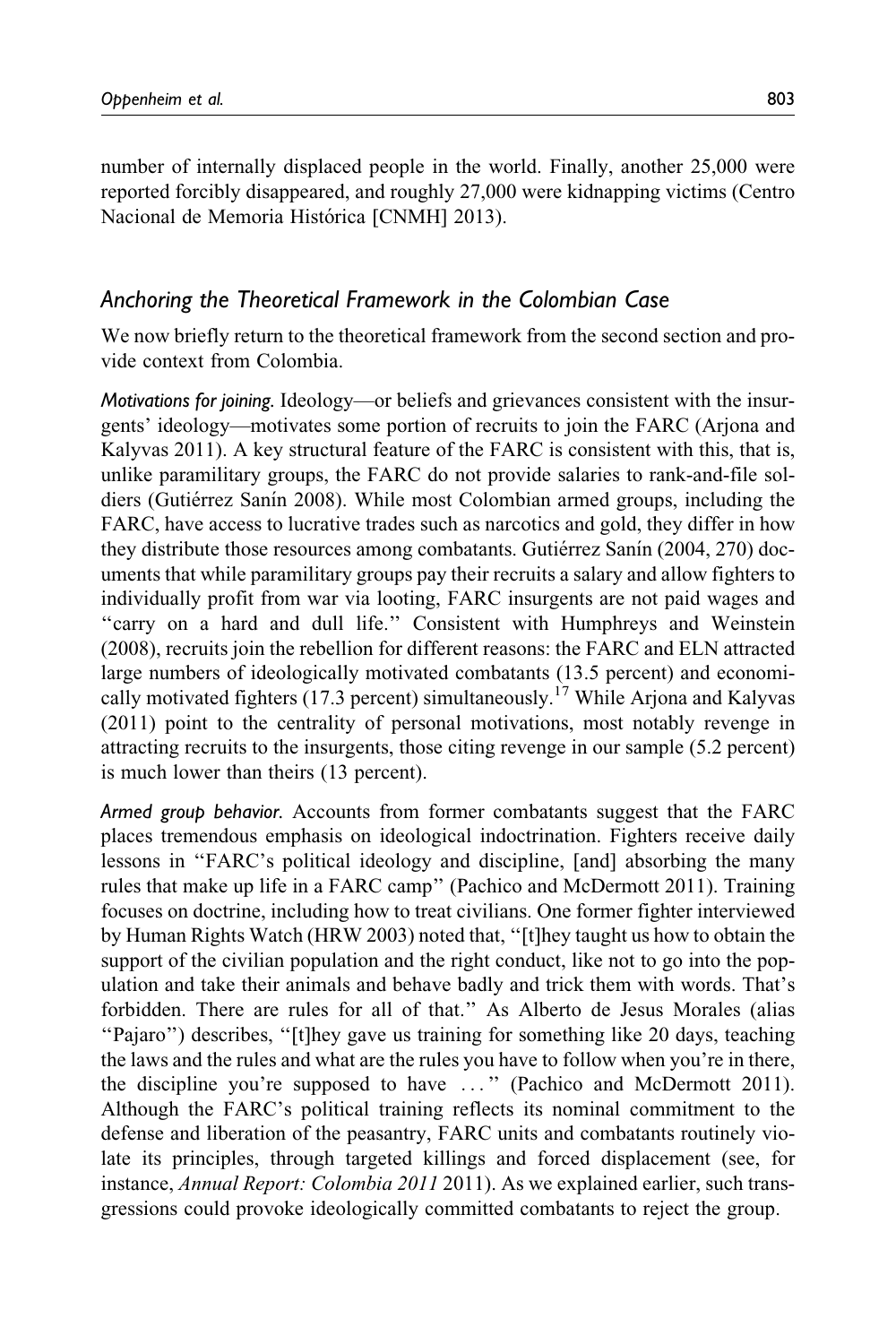Wartime experiences. Finally, both the state and its paramilitary allies have engaged in fierce armed contestation with insurgents, especially beginning in the second half of the 1990s. Nonetheless, the FARC remained quite strong, using the territory ceded by the government during the 1998 to 2002 peace talks to enhance its capacity. The strategy implemented by the Uribe administration, known as Seguridad Democrática (Democratic Security), and backed by Plan Colombia, the militaryoriented aid package from the United States starting in 2001, increased the size of the Colombian military and improved its ability to respond to insurgents. The FARC was forced to withdraw from strategic territories and faced difficulties communicating among its fronts. Critics argue that accompanying the robust military response was a lax respect for human rights, in terms of both colluding with paramilitaries and direct violations by the armed forces. The military attributes success to effective counterinsurgency, along with a targeted and aggressive program to encourage demobilizations starting in  $2003.<sup>18</sup>$ 

Active demobilization programs. Ex-combatants participating in the Colombian government's reintegration program entered through one of two paths, namely, collective demobilization or individual demobilization. There are approximately 30,000 combatants currently registered with the Agencia Colombiana para la Reintegración (ACR, previously Alta Consejería para la Reintegración), the government agency charged with managing reintegration. Collective demobilization occurred only with paramilitary bloques between 2003 and 2006. Figure 1a shows collective demobilization trends over time, with a peak in 2006. Rank-and-file paramilitaries who demobilized collectively did so involuntarily, that is, commanders decided if and when to turn weapons and soldiers over to the government.

The vast majority of individually demobilized fighters are leftist guerrillas. Figure 1b shows the individually demobilized over time, according to the ACR. Combatants who are members of politically recognized armed groups can approach any representative of the state and surrender.<sup>19</sup> After about three months of receiving benefits in exchange for information, ex-combatants are transferred to the reintegration side of the program.

The government runs an outreach program through its Program for Humanitarian Attention to the Demobilized (PAHD), a section of the Ministry of Defense (MoD). The program, started in 2003, attempts to persuade combatants to demobilize and asks family members of combatants to do the same. It is unclear how successful these programs are. Anecdotally, demobilizations increased following aggressive actions by the armed forces under Uribe's presidency (roughly 2002 to 2010), and as demobilized combatants communicated to their former comrades that they were safe.

# Data and Empirical Strategy

The survey data that we use were collected by Fundación Ideas para la Paz (FIP), a Colombian nongovernmental organization. Composed of 1,485 demobilized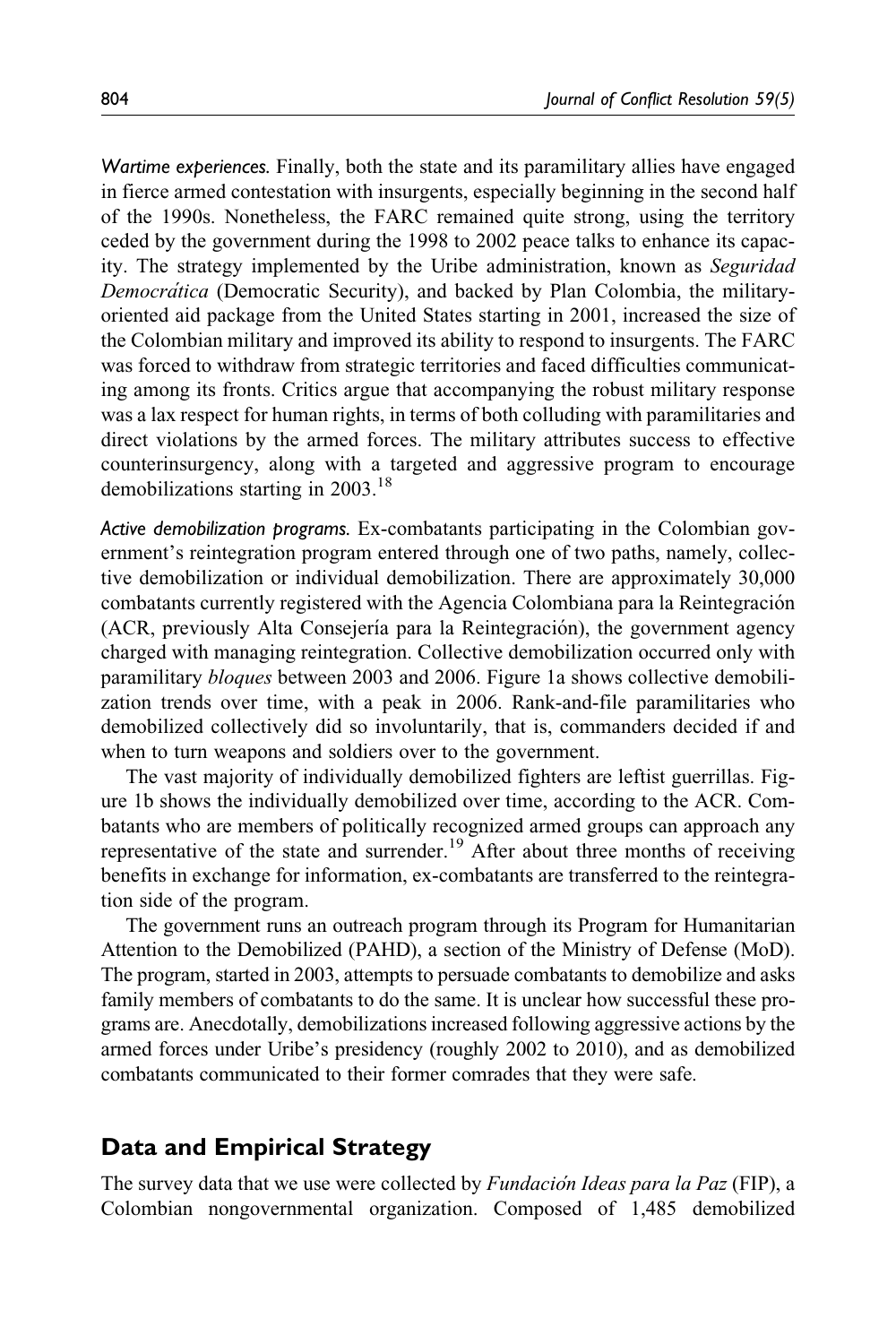

Figure 1. Ex-combatants (a) collectively demobilized, (b) individually demobilized, and (c) captured, in Colombia per year.

combatants, the survey was administered using a stratified random sample of the entire population of demobilized combatants between February 5, 2008, and May 31, 2008, in various regions across Colombia. Interviewers conducted the survey on the Caribbean Coast (with the exception of Córdoba and Sucre), in Antioquia (with the exception of Urabá), Valle del Cauca, Nariño, and Bogotá. The sample was randomly drawn from the full list of ex-combatants processed through the Colombian government's reintegration program. The difficulties of constructing a representative sample of ex-combatants is well known, especially during an ongoing conflict, given that some combatants desert without participating in a demobilization process (Nussio 2011), some ex-combatants leave their armed groups but join criminal gangs, while others are unwilling to speak to enumerators for fear of retribution from former groups. The first two problems are common to virtually all surveys of demobilized combatants. The latter problem was partially overcome as reintegration program staff acquainted with respondents initiated contact to introduce the survey and the enumerator, facilitating an atmosphere of trust. Additionally, the survey questions do not require individuals to take responsibility for behaviors seen to be objectionable, thereby mitigating concerns about untruthful responses.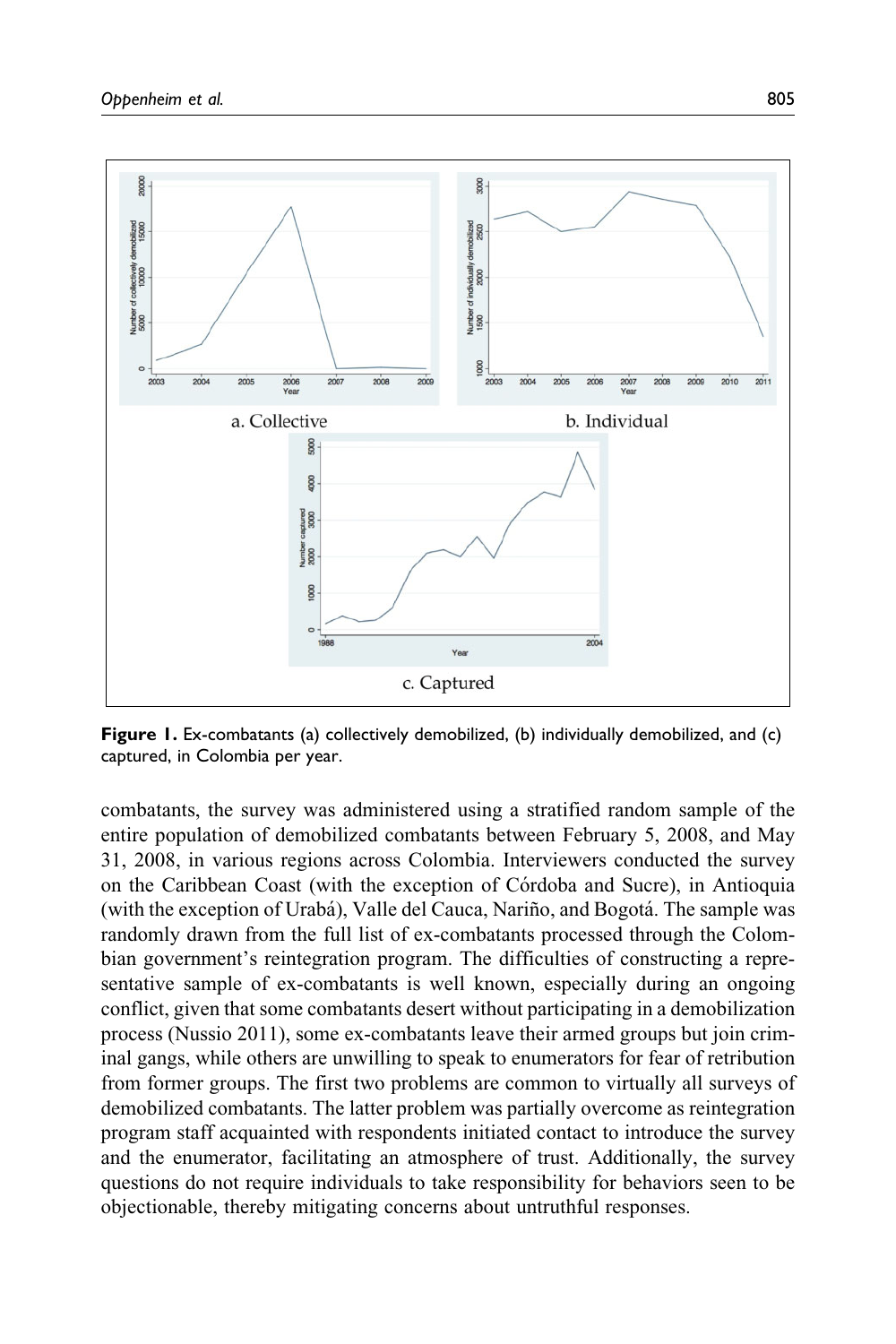Of the total survey sample, we focus on a specific subsample: those who originally joined the FARC, ELN, and other left-wing guerrilla groups. Our baseline group consists of guerrilla fighters who were captured by the Colombian armed forces, as opposed to those who chose to individually demobilize or switch sides to the paramilitaries. The sample comprises 49 captured insurgents, 506 insurgents who chose to individually demobilize, and 27 insurgents who switched sides to the paramilitaries. Side-switchers are defined as those who entered a left-wing insurgent groups such as the FARC or ELN yet demobilized collectively from the paramilitaries.<sup>20</sup>

Focusing the analysis on individual insurgent demobilizers and insurgent-toparamilitary switchers mitigates a problem of sample selection. Because the vast majority of paramilitaries demobilized en masse rather than on an individual basis, we need not worry that side-switchers to the paramilitaries might also be those most likely to individually demobilize. Demobilization was the decision of paramilitary commanders, rather one taken by rank-and-file fighters. Less than 4 percent of paramilitaries chose not to wait for their *bloque* commanders to reach a collective demobilization deal with the government. Although we also observe combatants who switched from the paramilitaries to FARC in our data, these fighters first switched sides and then demobilized individually. By excluding this subsample, we avoid another potential source of selection bias.

We assume that captured combatants are representative of the broader population of guerrilla fighters, including those that remain in active combat, and use this sample to determine the factors that lead combatants to individually demobilize or switch sides. The capture of guerrillas is common in the Colombian conflict, as Figure 1c demonstrates. The trend reflects the gradual but significant improvement in the Colombian government's counterinsurgency capabilities as well as increasing levels of external financial and military support. $21$ 

We assume that the probability of capture is, over time, more or less equal across guerrilla fighters engaged in active combat. Capture of individual combatants during wartime is essentially stochastic, governed by a complex set of individual, grouplevel, and situational factors. Although tactical success in combat is driven by military capabilities—individual skill, training, the strength of opposing units—it is also, as Clausewitz argued, driven by luck.<sup>22</sup>

Ideally, we would be able to test the composition of our captured combatant sample by comparing it to still-active guerrilla fighters. Since this is impossible, we test for selection problems by probing factors that might influence the probability of capture. First, combatants who have not received military training may be at greater risk of capture, as they lack skills to protect themselves and their units during combat. Second, capture may occur at the subunit level, with entire groups of combatants simultaneously captured by opposing fighters. If spatially clustered, our sample of captured combatants might reflect the idiosyncrasies of a single guerrilla unit or front rather than the broader population characteristics we hope to measure.

We conduct differences-in-means tests across the different populations of captured, demobilized, and side-switching ex-combatants. There are no statistically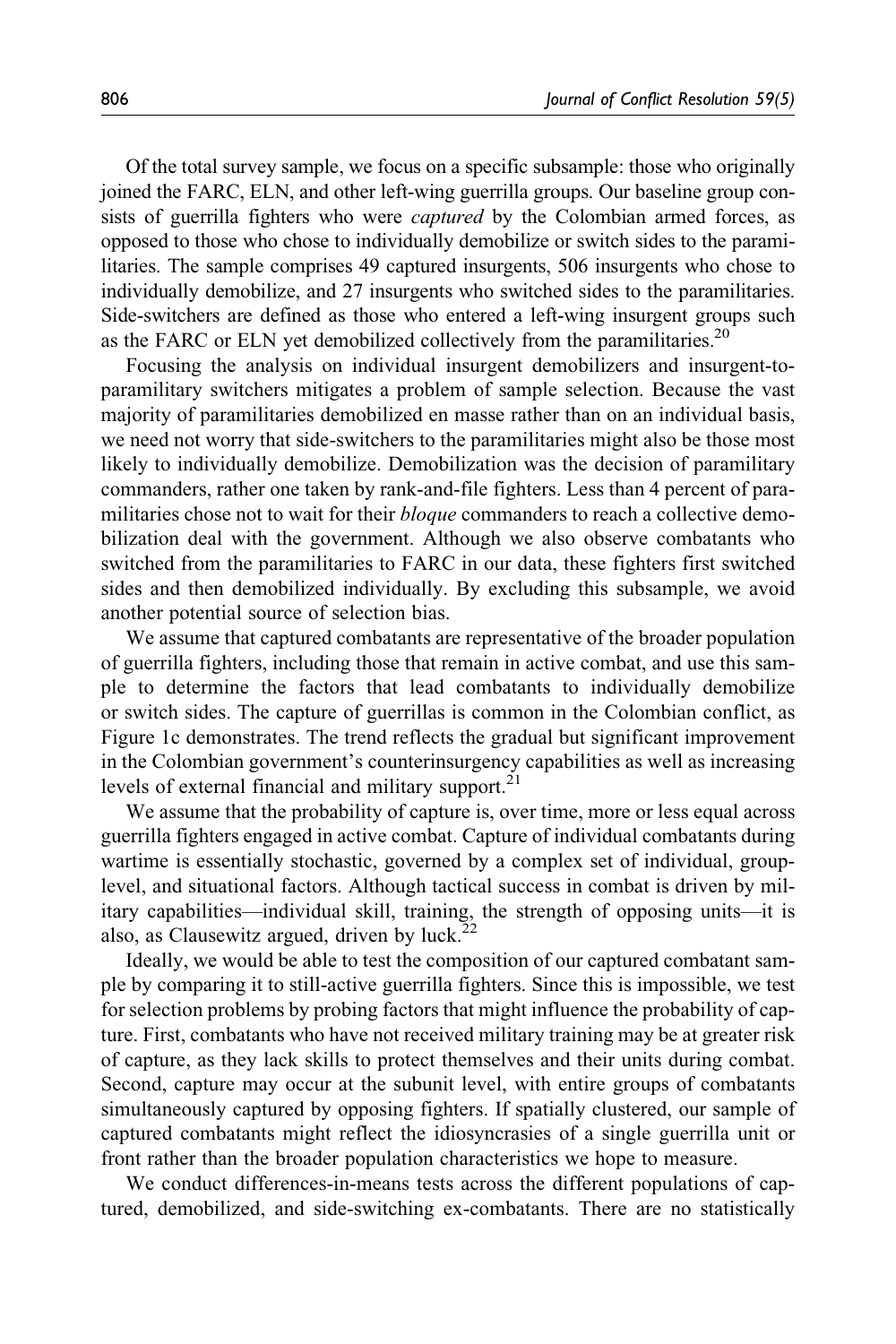significant differences in the proportion of captured, demobilized, and sideswitching combatants that received military training.<sup>23</sup> This allows us to rule out the possibility that our sample of captured combatants reflects a pool of untrained, unskilled fighters. Second, we conduct a Kolmogorov–Smirnof nonparametric test to determine whether the distribution of combatants' primary area of operations differed across the three samples. We find no evidence of spatial clustering.<sup>24</sup>

#### Independent Variables

We begin with the data on motivations for joining. Demobilized fighters were asked to identify the most important reason for joining the first armed group. *Ideological rea*sons codes whether an individual reported having joined due to a belief in that group's ideology. Fourteen percent of our subsample reported joining for this reason. In contrast, economic need codes whether combatants reported having joined to escape poverty because of promises of salary or money, or because they had no other options for work. Seventeen percent of our subsample reported joining for this reason.

We code variables that measure experiences while in the group. To assess the effect of ideological and political training, we create ideological training, which takes a value of 1 if an ex-combatant reported having attended meetings where ideology and political objectives were discussed. Reflecting the widespread use of ideological indoctrination across guerrilla forces, 78 percent reported having attended indoctrination meetings.

Our hypotheses ask how motivations for joining interact with armed group behavior, particularly civilian abuse. To test these mechanisms, we use a survey question that asks how the group obtained goods for consumption and create a dummy variable, *peasant abuse*, which takes a value of 1 if the ex-combatant reported that his or her group "took goods by force from peasants." Peasant abuse is relatively rare in the data, reported by only 6.5 percent of respondents.<sup>25</sup> To assess how endogenous conflict dynamics affect combatant trajectories, we create under pressure. That variable takes a value of 0 if a combatant reported not having felt at all besieged by the armed forces prior to demobilization (15 percent of sample), 1 if very little (8 percent of sample), 2 if a little besieged (18 percent of sample), 3 if somewhat besieged (8 percent of sample, and 4 if ''a lot'' (48 percent of sample).

As control variables, we use sociodemographic attributes of fighters that might influence both their trajectories and our independent variables. Age at time of recruitment, a variable that captures an ex-combatant's age when she or he joined the first armed group. Year of birth codes when the combatant was born, given that we want to control for the fact that individuals born during particularly violent or comparatively more peaceful years may be systematically more or less likely to demobilize or side-switch. *Education* codes the age at which an ex-combatant stopped formal education. *Male* codes whether an ex-combatant is female or male, taking a value of 1 if a fighter is male. Table 1 presents descriptive statistics for these variables.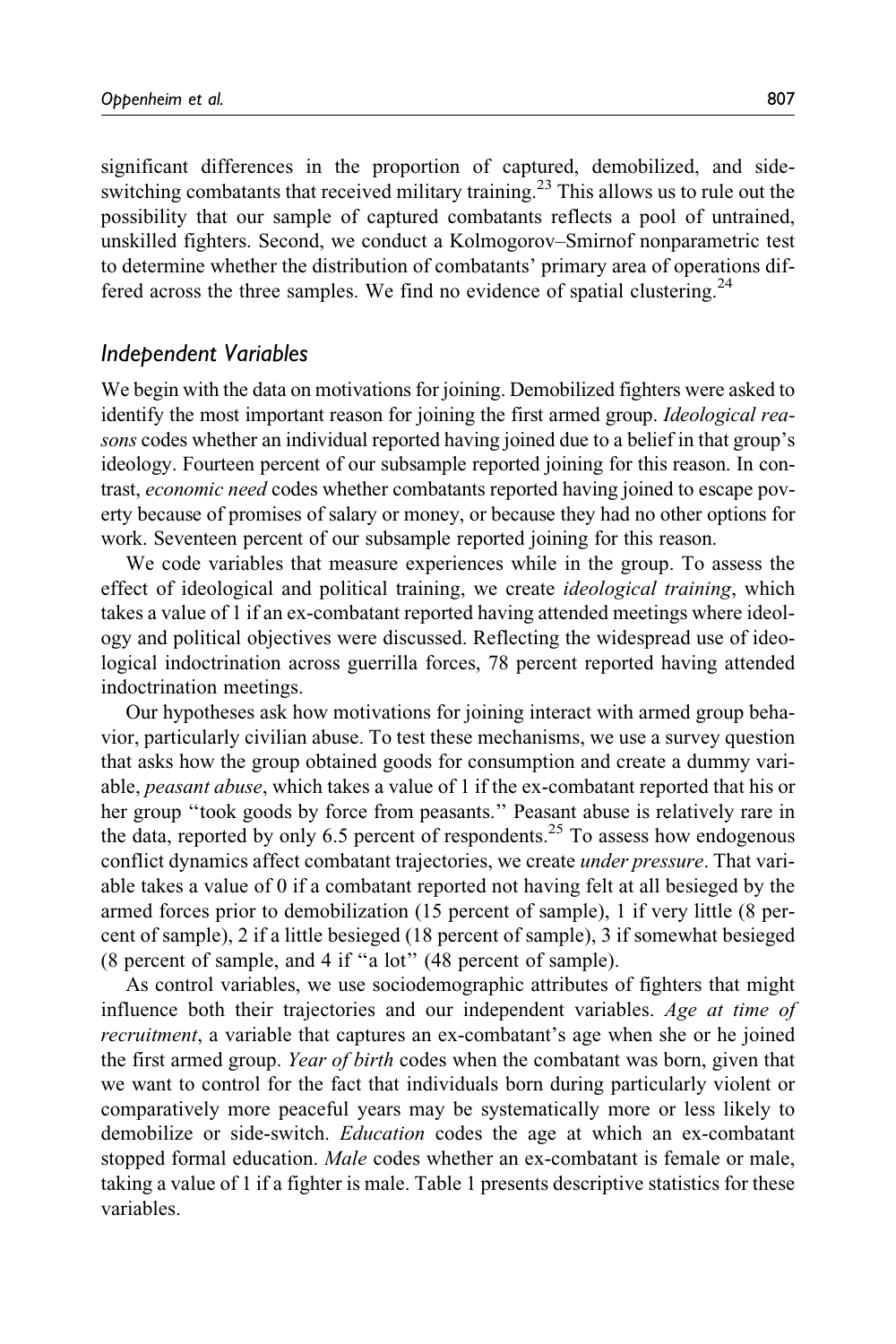|                          | Mean      | Standard error |
|--------------------------|-----------|----------------|
| Ideological reasons      | 0.135     | 0.014          |
| Economic need            | 0.173     | 0.015          |
| Political indoctrination | 0.884     | 0.013          |
| Peasant abuse            | 0.065     | 0.010          |
| Under pressure           | 2.665     | 1.510          |
| Age at recruitment       | 18.336    | 7.036          |
| Year of birth            | 1,979.246 | 0.346          |
| Education                | 11.959    | 0.200          |
| Male                     | 0.746     | 0.018          |

Table 1. Descriptive Statistics for Independent Variables.

#### Addressing Potential Confounds

Some argue that combatants engage in *ex post facto* reconstruction about their reasons for joining insurgent movements, choosing to privilege ideological reasons retrospectively (Kalyvas 2004). This is the case, as Ivan Ermakoff argued, ''because unsettled periods generate simultaneously a need for both strategic nonideological action and for an ideological explication of those actions'' (Kalyvas 2004, 17). There are two reasons why this argument should not here pose a threat to inference. First, our survey data from Colombia demonstrate tremendous heterogeneity in reasons for joining given by combatants. If casting motivations in terms of ideology were as common as suggested, we should expect to see relatively few individuals admitting having joined for economic reasons. Yet in our data, combatants frequently provided such responses. As Table 1 shows a substantial proportion of surveyed combatants report having joined for economic reasons (17 percent of our subsample).

It is still possible that respondents could be purposefully or unconsciously editing their life histories in ways that would generate systematic bias. Respondents might, for example, retrospectively erase justifications for action considered to be shameful in favor of morally or ideologically rooted explanations. Such social desirability bias is a frequent concern in survey research (Bradburn, Rips, and Shevell 1987; Schulhofer-Wohl 2014). But scholars must be cautious in assuming what respondents consider shameful. Research from the psychology of religious conversion, for example, suggests that instead of hiding reasons for having committed actions now considered unacceptable, converts draw resolve and strength from truthfully admitting former failings (Rambo 1993, 134-38). Moreover, ethnographic research among Colombian demobilized combatants finds that fighters often give detailed and open testimonies regarding past choices they now regret and reject (Nussio 2012). Given these two observations, the care taken to introduce and conduct the survey, and results from other studies of former combatants in Colombia, we believe the threats to inference are limited.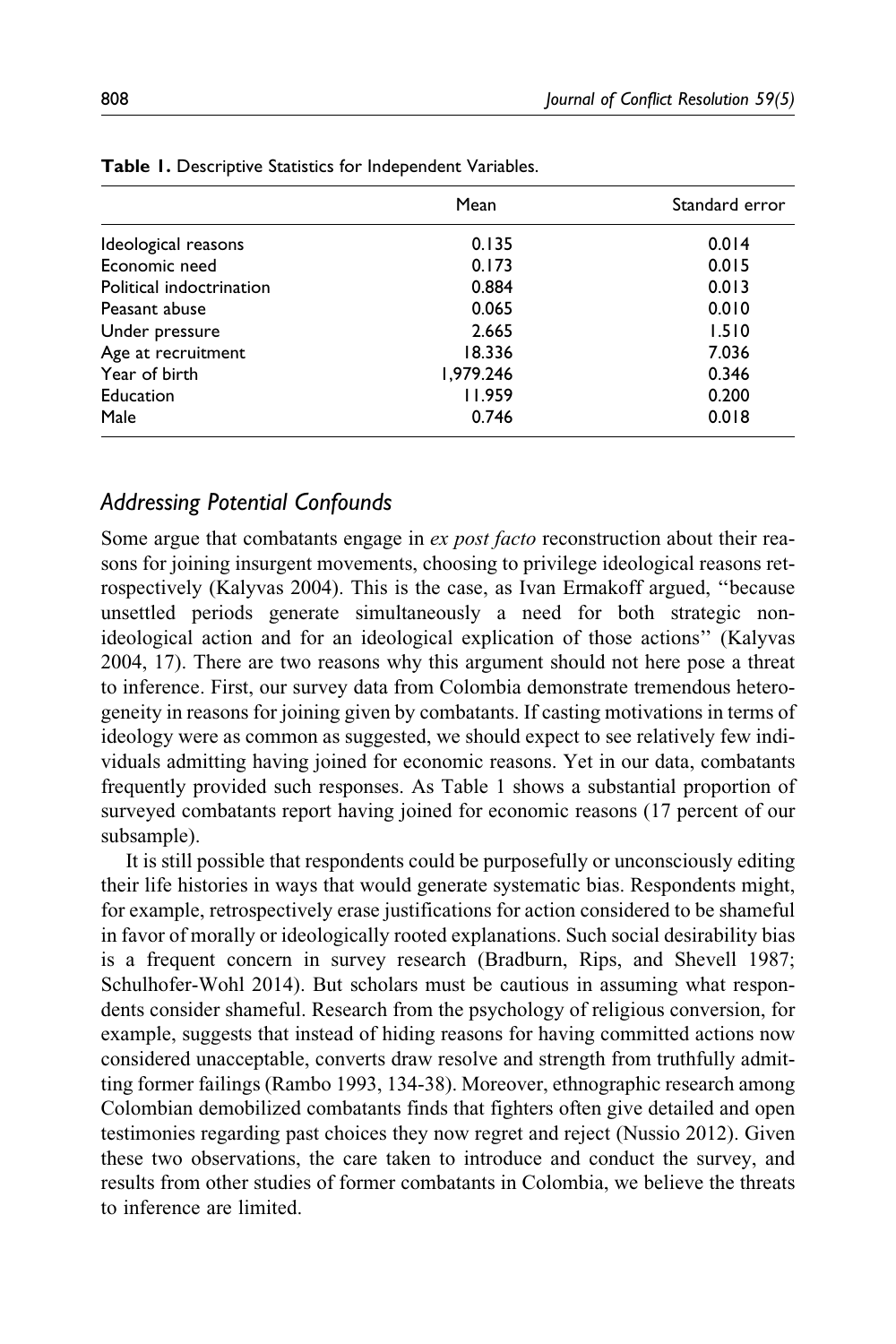|                                                                                                                                          |                             | Model I                                 |                        | Model 2                               |                                | Model 3                              |                               | Model 4                             | Model 5                           |                                |
|------------------------------------------------------------------------------------------------------------------------------------------|-----------------------------|-----------------------------------------|------------------------|---------------------------------------|--------------------------------|--------------------------------------|-------------------------------|-------------------------------------|-----------------------------------|--------------------------------|
|                                                                                                                                          | Demobilized                 | Switchers                               | Demobilized            | <b>Switchers</b>                      | Demobilized                    | Switchers                            | Demobilized                   | Switchers                           | Demobilized                       | Switchers                      |
| deological reasons                                                                                                                       | 0.832<br>(0.380)            | $0.165***$<br>(0.102)                   |                        |                                       |                                |                                      | 0.833<br>(0.365)              | $0.102**$<br>$(0.0942)$             |                                   |                                |
| Economic need                                                                                                                            |                             |                                         | (0.873)<br>1.609       | $3.827***$<br>(2.578)                 | 409,755.5****<br>(202,521.2)   | 295,294.5***<br>(212, 450.0)         |                               |                                     | $1.986$<br>$(1.175)$              | $5.457**$<br>(3.943)           |
| Political indoctrination<br>Economic need x                                                                                              |                             |                                         |                        |                                       | $0.00000344***$<br>(0.0000027) | 0.0000159***<br>(0.0000156)          |                               |                                     |                                   |                                |
| Political indoctrination                                                                                                                 |                             |                                         |                        |                                       | (0.443)<br>1.069               | $0.125***$<br>(0.0746)               |                               |                                     |                                   |                                |
| deological reasons x<br>peasant abuse                                                                                                    |                             |                                         |                        |                                       |                                |                                      | 41,158.1***<br>(44,588.9)     | 170,885.9***<br>(364, 518.8)        |                                   |                                |
| Economic need x<br>peasant abuse                                                                                                         |                             |                                         |                        |                                       |                                |                                      |                               |                                     | $0.0780*$<br>(0.111)              | 0.000000120***<br>(£6100000000 |
| Peasant abuse                                                                                                                            |                             |                                         |                        |                                       |                                |                                      | (1.241)<br>1.674              | 2.628                               | (3.445)<br>3.345                  | $8.169*$<br>(9.682)            |
| Age at<br>recruitment                                                                                                                    | (0.0636)<br>1.096           | (0.0716)<br>1.038                       | (0.0632)<br>1.092      | (0.0707)<br>$-1.04$                   | (0.0625)                       | (0.0687)<br>1.026                    | (0.0637)<br>1.098             | (0.0741)<br><b>1.045</b>            | (0.0628)<br>1.087                 | 1.042<br>(0.0720)              |
| Year of birth                                                                                                                            | 0.0400)                     | $0.904***$<br>(6850, 0)                 | (0.0380)<br>0.996      | (0.0404)<br>$0.927*$                  | (0.0372)<br>0.996              | $0.915**$<br>(0.0391)                | (0.0409)<br>0.994             | $0.907***$<br>(0.0422)              | (0.0382)<br>0.993                 | (0.0416)<br>$0.926*$           |
| Education                                                                                                                                | (0.0338)<br>1.020           | (0.0699)<br>1.106                       | (0.0334)<br>1.020      | (0.0657)<br>1.094                     | (0.0333)<br>1.022              | (0.0583)<br>1.089                    | (0.0340)<br>1.018             | (0.0690)<br>$\overline{a}$          | (0.0337)<br>1.019                 | (0.0676)<br>1.089              |
| Male                                                                                                                                     | $2.122*$<br>(0.825)         | $3.135*$<br>(2.118)                     | $2.150*$<br>(0.861)    | $3.258$ <sup>*</sup><br>(2.180)       | $2.145*$<br>(0.881)            | $3.445*$<br>(2.253)                  | $2.098*$<br>(0.815)           | (2.080)<br>3.055                    | 2.146*<br>(0.880)                 | $3.273*$<br>(2.269)            |
| Constant                                                                                                                                 | 340,314.5<br>(27,269,705.2) | $3.21738e + 85***$<br>$(2.80024e + 87)$ | 1,762.5<br>(133,892.9) | $2.04702e + 63*$<br>$(1.78586e + 65)$ | (83, 745.8)<br>1,129.1         | $5.53491e+75**$<br>$(4.73801e + 77)$ | (17, 471, 417.0)<br>213,628.2 | $6.50699e + 82***$<br>(6.06972e+84) | 2, 197,319.1<br>(168, 251, 982.1) | 1.70104e+64*<br>$1.52918e+66$  |
| Observations                                                                                                                             | 582                         | 582                                     | 582                    | 582                                   | 582                            | 582                                  | 582                           | 582                                 | 582                               | 582                            |
| Note: Standard errors, clustered on department of recruitment, are in parentheses. Coefficients presented as relative risk ratios (RRRs) |                             |                                         |                        |                                       |                                |                                      |                               |                                     |                                   |                                |

Table 2. Correlates of Demobilization and Side-switching in Colombia. Table 2. Correlates of Demobilization and Side-switching in Colombia.

\*p < .1. \*\*p < .05. \*\*\*p < .01.

\*p < .1. \*\*p < .05. \*\*p < .01.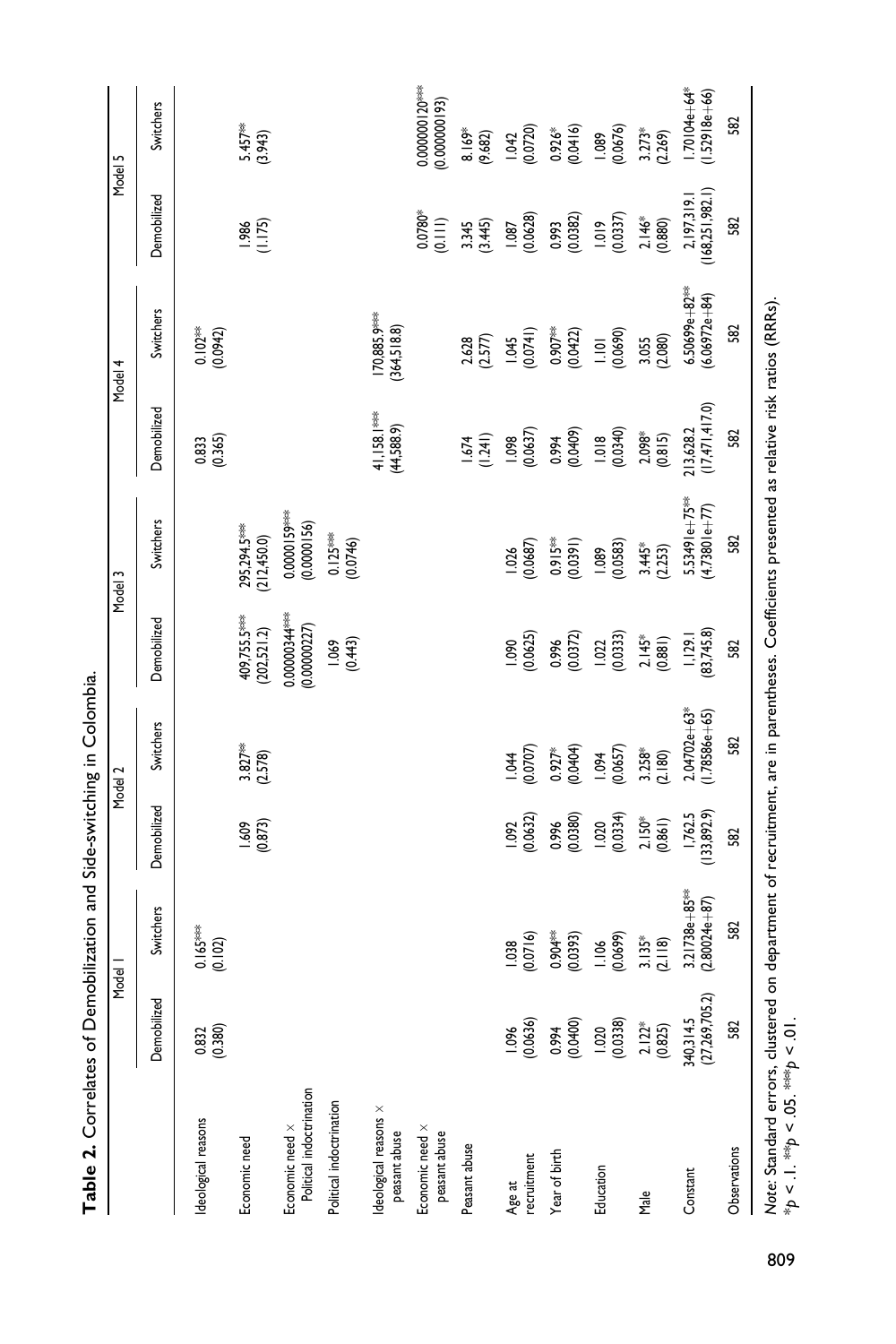# **Results**

To test our hypotheses, we employ a multinomial logit estimator (e.g., Maddala 1983). Multinomial logit is useful to model nominal outcome variables, allowing us to estimate the probability of membership in various categories compared to the probability of membership in the reference category, conditional on covariates. While multinomial logit is frequently criticized for making the independence of irrelevant alternatives (IIA) assumption, recent work has shown that it provides more accurate results than multinomial probit, even when the IIA assumption is violated (Kropko 2008).

We report coefficients as relative risk ratios (RRRs), given the difficulty of interpreting coefficients from multinomial logit. RRRs are interpreted like odds ratios: a coefficient larger than 1 represents a positive effect, while a coefficient less than 1 a negative effect.<sup>26</sup> Results are all in reference to the baseline category of captured excombatants. Because individuals are correlated in space, our statistical models include standard errors clustered at the departmental level where an ex-combatant was located prior to recruitment.<sup>27</sup>

Table 2 addresses the relationship between reasons for joining an armed group and choosing to demobilize or side-switch.<sup>28</sup> Model 1 tests whether ideologically motivated combatants are more likely to demobilize or switch sides. Those who joined for ideological reasons were nearly 85 percent less likely to side-switch than those who did not join for that reason. There is no statistically significant relationship between ideological reasons and individual demobilization.

Model 2 assesses the relationship between joining for economic need and our two outcomes of interest. Economic need is statistically significant in explaining sideswitching when compared to the captured baseline, that is, ex-combatants who joined for economic need are 3.8 times more likely to side-switch than those who joined for other reasons. There does not, however, appear to be a relationship between individual demobilization and economic need.

We calculate marginal effects of ideological reasons on side-switching, when compared to the captured baseline and do the same for economic need.<sup>29</sup> The results are visually depicted in Figure 2 and show the sharply negative effect that ideological reasons has on the likelihood of a combatant's switching sides as well as the positive effect of economic need on switching sides.<sup>30</sup> Both are statistically significantly different from zero.

Model 3 begins to address interactions between motivations for joining and experiences while in the armed group. It evaluates whether political indoctrination induces sufficient group cohesion to decrease the likelihood that even economically motivated combatants will leave their armed group. In model 3, the coefficient on the interaction term *economic need*  $\times$  *political indoctrination* suggests a highly negative and statistically significant effect for both demobilization and side-switching. Political indoctrination appears capable of transforming the preferences of combatants who, absent indoctrination, would be more likely to leave their group. The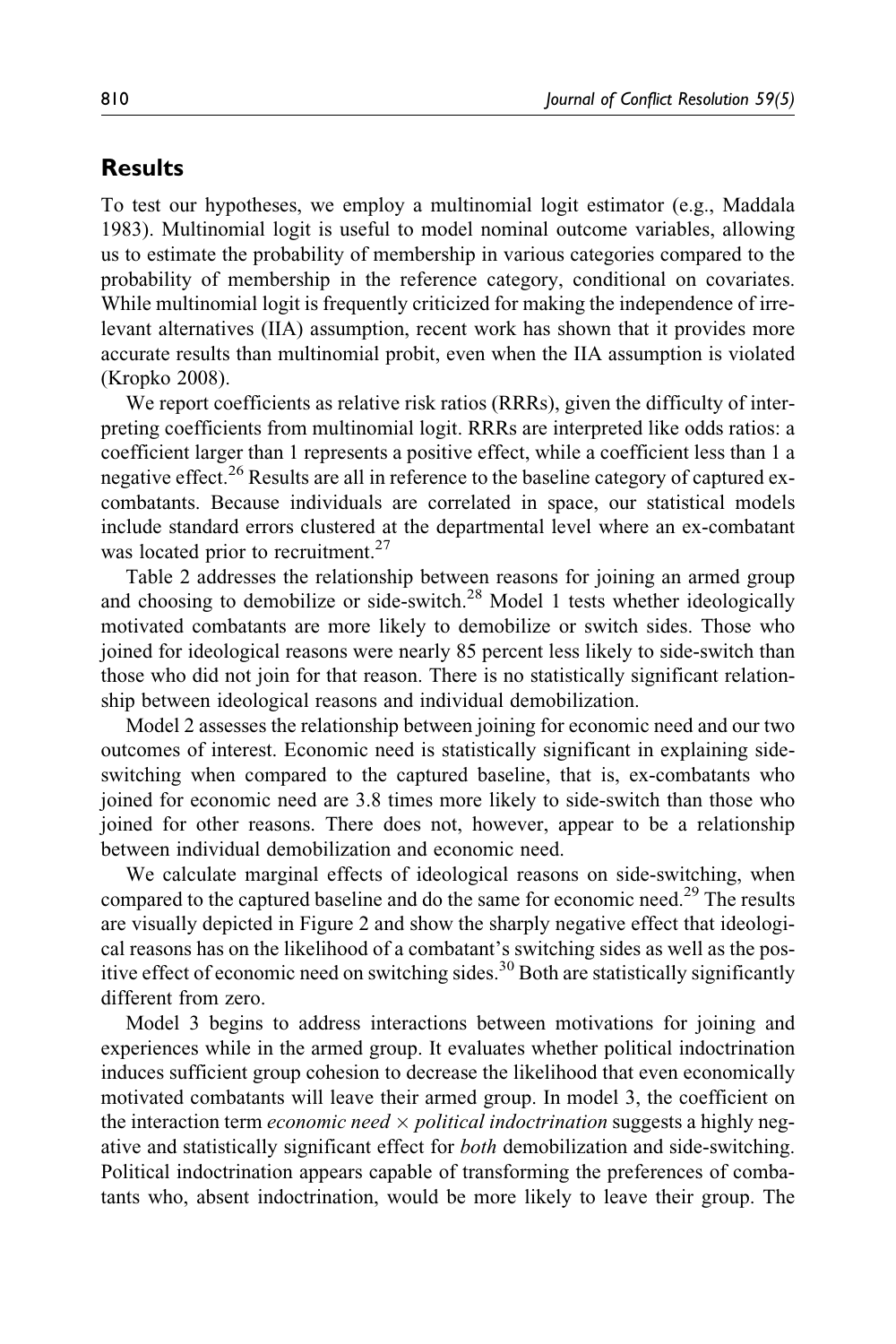

Figure 2. Marginal effects of reasons for joining on combatant trajectories.

"true" effect of indoctrination may even be stronger because insurgent groups screen potential civilian recruits on the basis of their ideological commitments, such that some combatants seeking individual material benefits have already been excluded. Examples include recruitment and screening through youth wings in the Irish Republican Army (Gill and Horgan 2013), among Maoist rebels in Nepal (Eck, Kreutz, and Sundberg 2010), and the North Vietnamese Army (Henderson 1979).<sup>31</sup>

Model 4 tests whether those who joined for ideological reasons and witnessed civilian abuse are more likely to demobilize or switch sides. The interaction term between ideological reasons and peasant abuse is extremely large, positive, and significant for *both* individual demobilization and side-switching.<sup>32</sup> Disillusioned, ideologically motivated combatants are more likely to leave their armed groups by either demobilizing or switching sides. At first glance, the link between ideological disillusionment and side-switching is surprising. Why would combatants switch sides, risking active combat, rather than simply demobilizing? Although more research is necessary, opportunity costs may provide some insight into this choice. Combatants motivated by ideology take significant risks—and bear significant costs—to forward group goals. The realization that such sacrifices were in vain may be sufficient to drive dramatic action, leading to a desire to punish one's former comrades rather than desistance. Combatants not motivated by ideology, having joined for self-seeking reasons, would lack this intense motive for revenge.

Model 5 tests whether, in contrast, economically motivated combatants remain in their armed groups when goods are taken by force from peasants, the constituency insurgents claim to represent. We find support for that hypothesis. The interaction term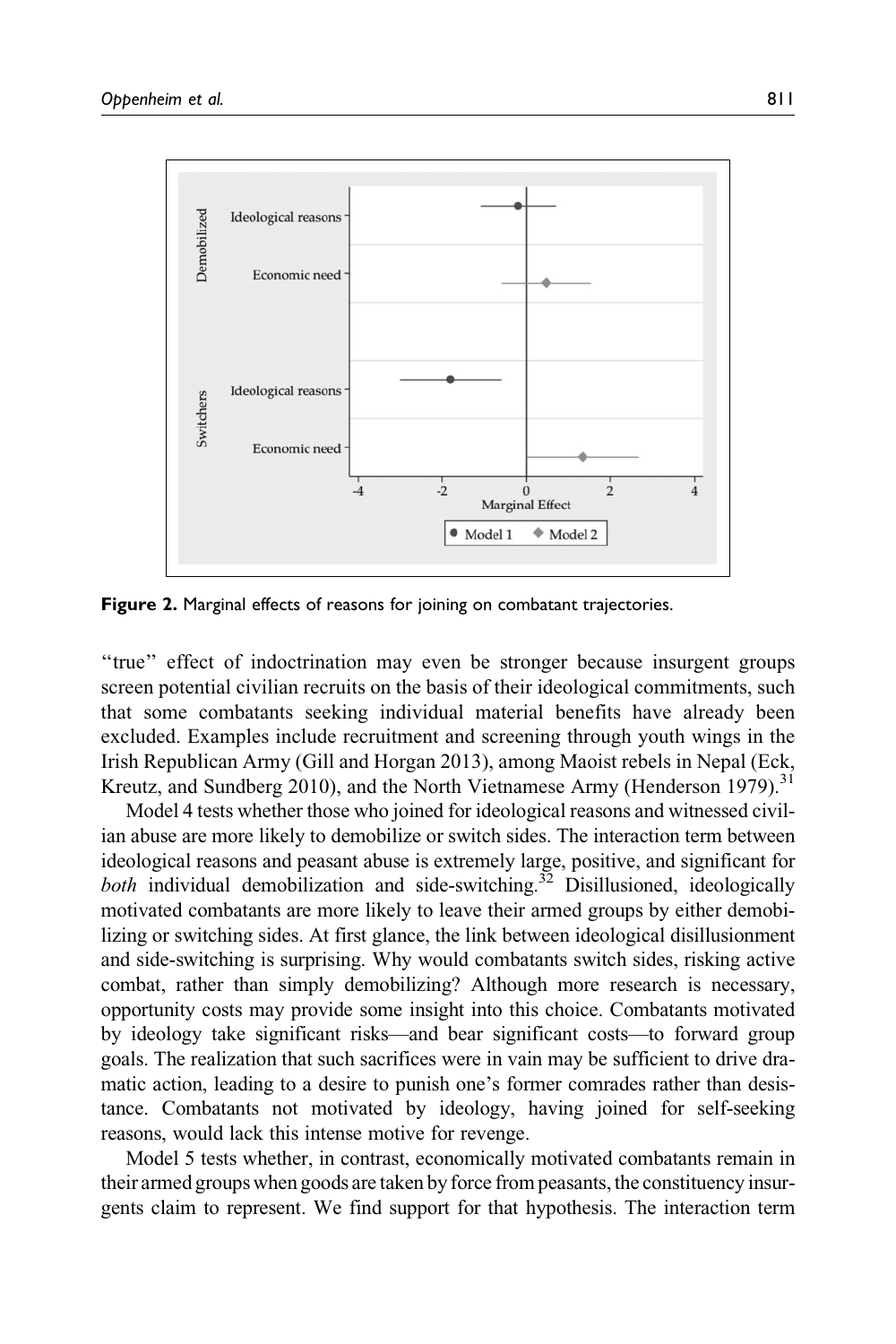|                            | Model I           |                 | Model 2     |                  |
|----------------------------|-------------------|-----------------|-------------|------------------|
|                            | Demobilized       | Switchers       | Demobilized | <b>Switchers</b> |
| Ideological reasons        | 0.724             | $0.400**$       |             |                  |
| $\times$ under<br>pressure | (0.209)           | (0.149)         |             |                  |
| Ideological reasons        | 2.131             | 1.558           |             |                  |
|                            | (2.150)           | (1.604)         |             |                  |
| Economic need $\times$     |                   |                 | 1.040       | 1.072            |
| under pressure             |                   |                 | (0.394)     | (0.523)          |
| Economic need              |                   |                 | 1.449       | 3.443            |
|                            |                   |                 | (1.740)     | (4.850)          |
| Under pressure             | 1.000             | 0.820           | 0.964       | 0.727            |
|                            | (0.131)           | (0.135)         | (0.124)     | (0.154)          |
| Age at recruitment         | 1.099             | 1.028           | 1.093       | 1.038            |
|                            | (0.0638)          | (0.0739)        | (0.0638)    | (0.0728)         |
| Year of birth              | 0.992             | $0.891***$      | 0.997       | $0.920*$         |
|                            | (0.0387)          | (0.0394)        | (0.0373)    | (0.0408)         |
| Education                  | 1.020             | 1.108           | 1.019       | 1.094            |
|                            | (0.0347)          | (0.0737)        | (0.0336)    | (0.0684)         |
| Male                       | $2.117*$          | $3.347*$        | $2.165*$    | $3.653*$         |
|                            | (0.842)           | (2.352)         | (0.875)     | (2.531)          |
| Constant                   | 4,528,546.3       | $6.55057e+97**$ | 685.9       | $4.22467e+70*$   |
|                            | (351, 501, 506.9) | (5.79425e+99)   | (51, 168.3) | $(3.75876e+72)$  |
| <b>Observations</b>        | 582               | 582             | 582         | 582              |

Table 3. Correlates of Demobilization and Side-switching.

Note: Standard errors, clustered on department of recruitment, are in parentheses. Coefficients presented as relative risk ratios (RRRs).

 $*_p$  < .1.  $*_p$  < .05.  $*_p$  < .01.

between economic need and peasant abuse suggests a strong negative relationship for both demobilization and side-switching. Economically motivated combatants are more likely to remain in their groups when opportunities for personal enrichment occur.

Table 3 turns to wartime experiences, particularly pressure exerted by the military. In models 1 and 2, under pressure is interacted with the two reasons for joining. The interaction of ideological reasons and under pressure is negative and statistically significant for side-switching but not for demobilization. Because under pressure is a continuous variable, to assess its effect on demobilization and side-switching we graph the marginal effect of ideological reasons across values of under pressure in Figure 3. At higher levels of self-reported military pressure, ideological reasons has no effect on demobilization, and a negative and statistically significant effect on sideswitching. Future work could assess whether military pressure from *paramilitaries* rather than the armed forces incentivizes even ideologically motivated insurgents to switch sides.<sup>33</sup>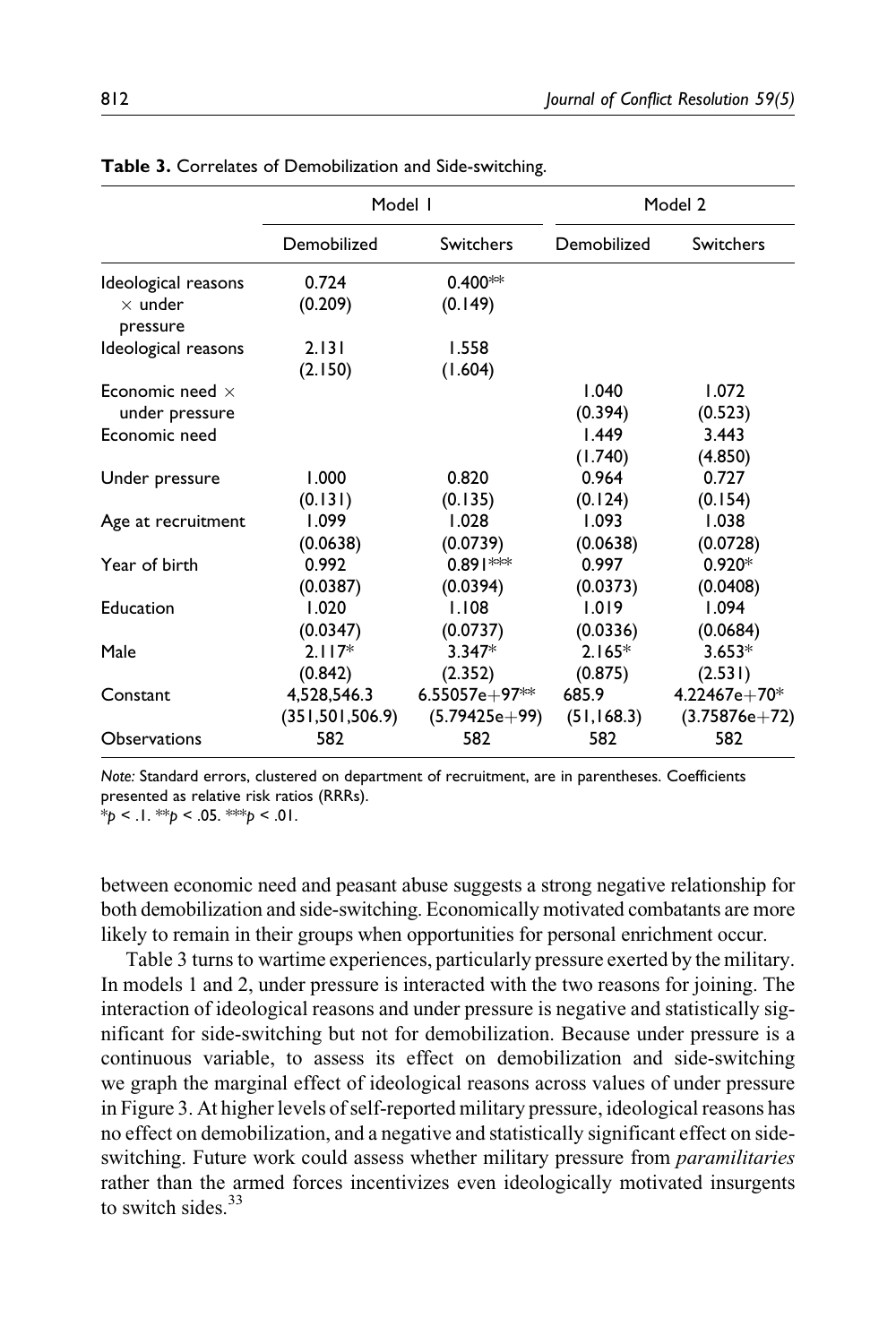

Figure 3. Marginal effect of ideological reasons at varying levels of under pressure.

Model 2 appears to indicate that those who joined for economic need are no more nor less likely to demobilize or side-switch when under pressure from the military. Figure 4 tells a more complex story. With increasing military pressure, combatants who joined for economic reasons are more likely to switch sides, as predicted,  $34$  but are no more likely to demobilize.

The control variables provide insight into demobilization and side-switching. Age at recruitment is consistently positively correlated with demobilization but not with side-switching. Year of birth is negatively related to side-switching. Education does not reach significance in any model. Male is positive and significantly related to demobilization and side-switching, across all specifications.

# Conclusion

Multiparty conflicts exhibit complex and often counterintuitive properties. Some combatants switch sides to fight alongside hated rivals, many demobilize, trading information for economic benefits, while others simply desert. Governments engaged in such conflicts are innovating, adapting ''technologies'' such as aid programs developed for post-conflict contexts (Oppenheim 2012) and disarmament, demobilization and reintegration programs as tools of counterinsurgency (World Bank 2009). The cohesion of armed groups has significant consequences for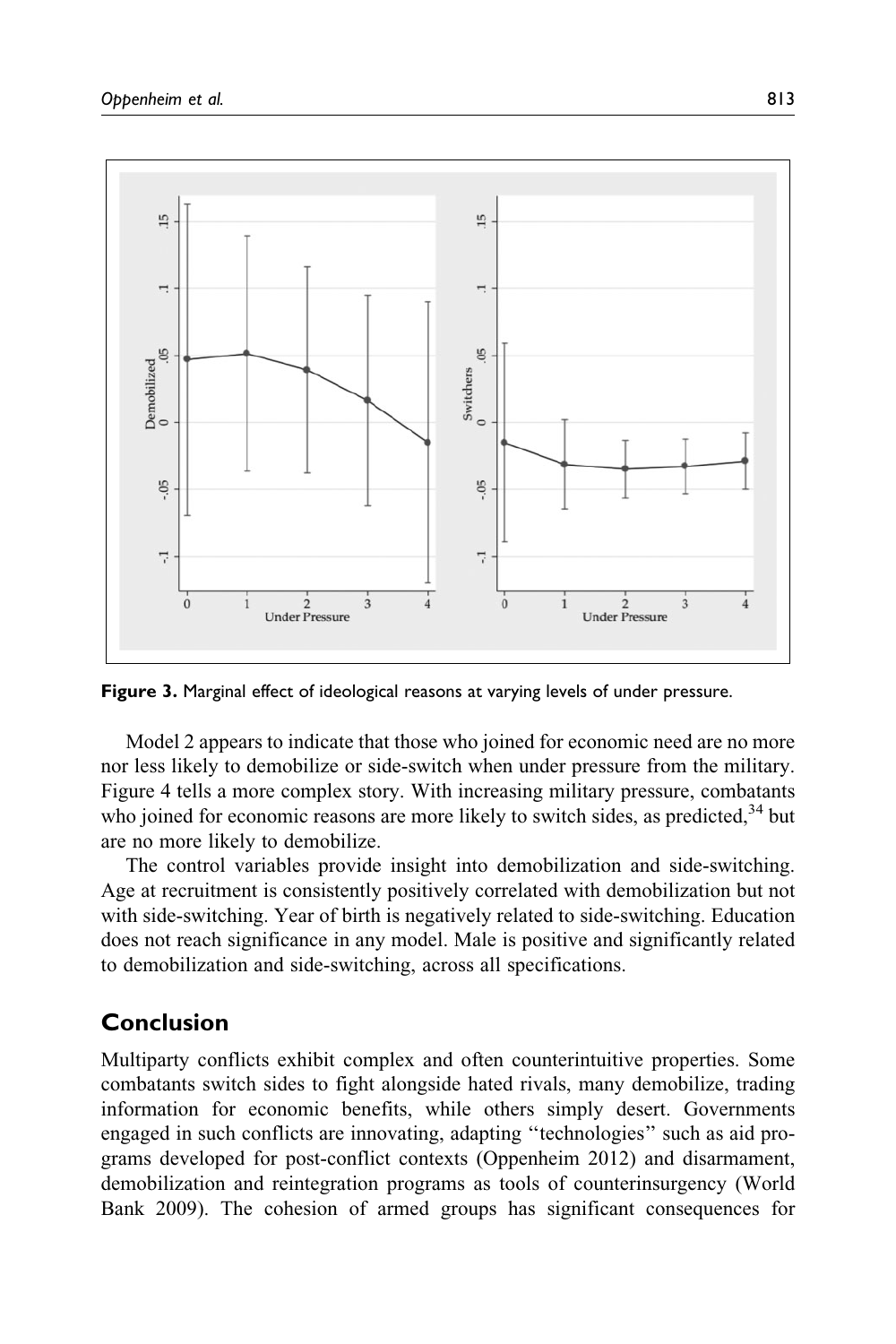

Figure 4. Marginal effect of economic need at varying levels of under pressure.

wartime dynamics, particularly in multiparty civil wars, where insurgent groups compete with state-aligned militias and formal state security forces for territory and recruits (Arjona and Kalyvas 2011). Until now, there has been scarce empirical evidence on the factors that cause combatants to abandon armed groups and switch sides or demobilize. This article sheds light on these dynamics.

We find that motivations for joining help explain combatant trajectories in multiparty civil wars. There is strong evidence that ideologically motivated combatants are less likely to side-switch, and no evidence they are more likely to demobilize. We also find strong evidence that economically motivated combatants are more likely to switch sides, and no evidence that they are more likely to demobilize. Combatants with different motivations for joining also seem to have different reactions to armed group behavior. We find strong evidence that ideological indoctrination decreases the likelihood of both side-switching and demobilization for economically motivated combatants, underscoring the reasons why groups invest heavily in such training. We find strong evidence that ideologically motivated combatants will either demobilize or switch sides when their group permits opportunities for looting, and economically motivated combatants remain committed. Finally, we find strong evidence that motivations for joining condition the impact of conflict dynamics on combatant defection. Ideologically motivated combatants whose units come under significant military pressure are less likely to switch sides, yet no effect can be found for demobilization.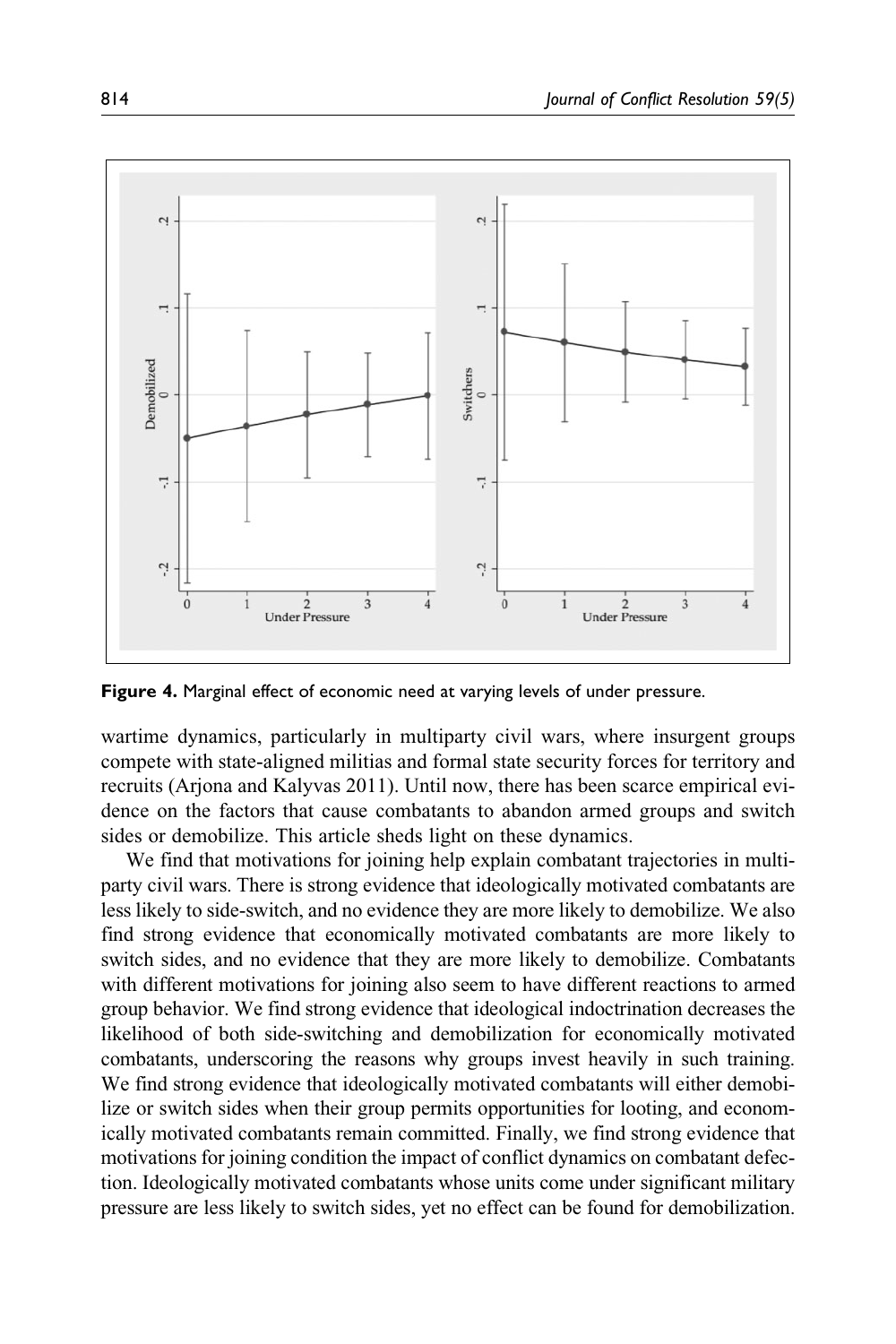Military pressure displays the opposite pattern for economic need, increasing the likelihood of switching but demonstrating no effect on demobilization.

Our article contributes to a growing body of work that provides evidence for the importance of ideology. This includes studies of how ideology shapes patterns of civilian targeting (Asal and Rethemeyer 2008; Thaler 2012; Ugarriza and Weintraub 2015) as well as government choices about whether to collude with, suppress, or incorporate pro-state armed groups (Staniland 2015). Here we find that ideology explains individual-level trajectories within civil wars.

The framework and arguments advanced in this article are likely to be relevant across a broad range of civil wars. In particular, our findings regarding the ideological consistency of armed groups may have analogues in ethnic conflict, that is, asking fighters to predate on coethnic civilians may incur desertion by combatants motivated by a desire to protect the interests of their identity group. This remains to be tested. Dynamics in multiparty civil wars with multiple rebel groups but no counterinsurgent militia might differ, however. In such contexts, switching teams—switching to a different group with similar ideology or ethnic roots—rather than switching sides, will be of primary importance. We see limited evidence of team-switching in the Colombian context. Only 1.3 percent of those who joined the FARC demobilized from the ELN, while 6.2 percent of those who joined the ELN demobilized from the FARC. Because all those who switched teams in our data also made the decision to individually demobilize and therefore might differ from those who switched teams but remain in the war, we do not formally analyze that phenomenon here. This as an important avenue for further data collection and research.

Future research could also address incentives and offers made by competing groups seeking to lure side-switchers. It could also address how supra-individual factors influence individual-level behavior. Notably, Daly's (2012) and Staniland's (2012b) theories about links between cohesion and social networks could exert an important influence on the outcomes we study, which we excluded due to data limitations. Finally, more fine-grained information on the timing of side-switching could allow for analysis of its relationship to wartime trends.

The results of our research have several policy implications. First, the traditional lever of military pressure may not be successful at driving demobilization especially by true believers. Second, given that political indoctrination can decrease the odds that economically motivated combatants demobilize or side-switch, opponents have an incentive to disrupt training schools that inculcate revolutionary beliefs. Third, our finding that ideologues betray groups when ideology and actions diverge suggests that as groups become ''impure'' they may put themselves at risk for defections. It may also suggest an avenue for counterinsurgent information campaigns. Finally, better understanding the varied motivations driving combatant defections may help governments design more effective demobilization packages. While economically motivated combatants appear no more likely to demobilize, more generous demobilization packages that could compete with compelling offers to side-switch may help convince such combatants to return to civilian life.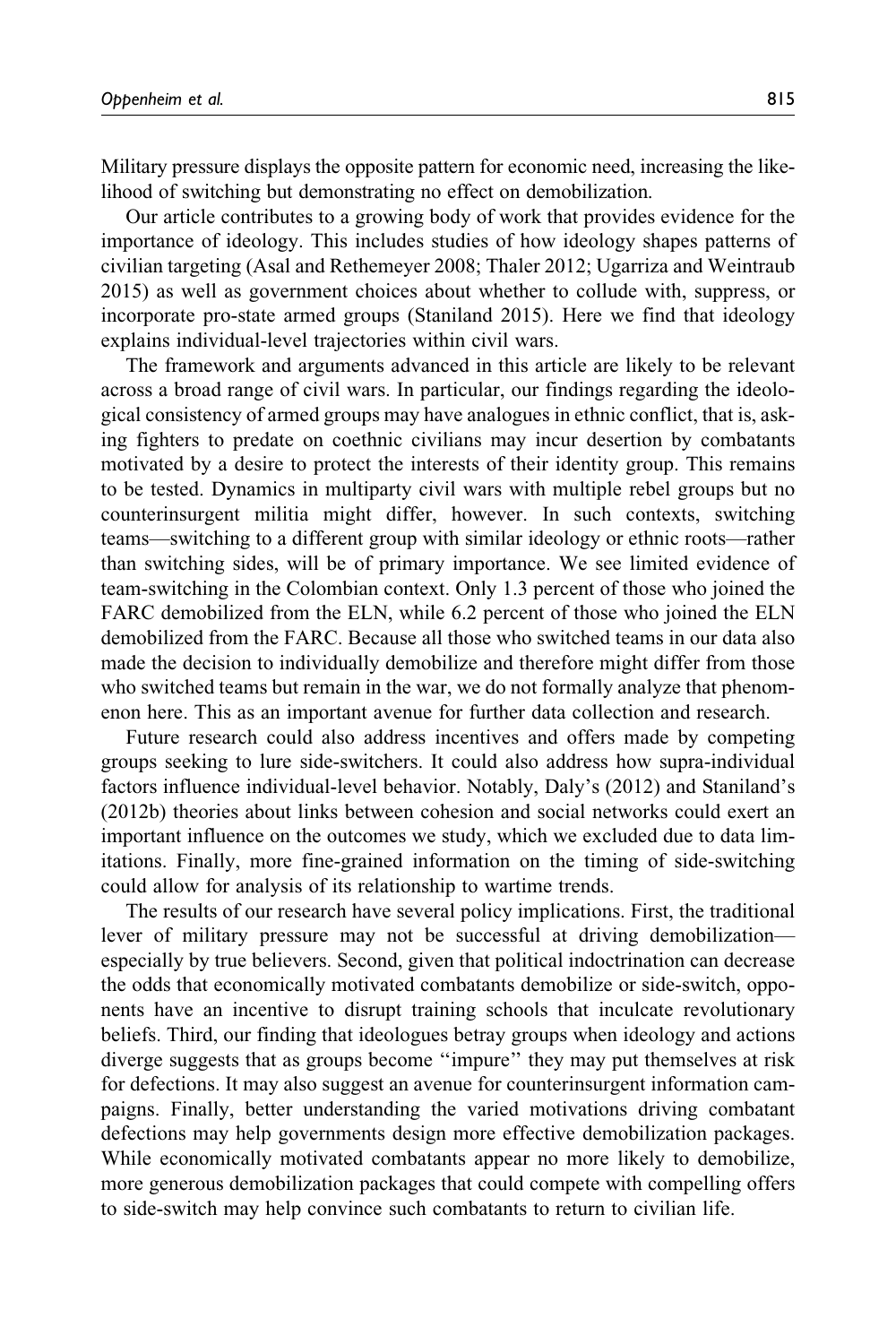#### Authors' Note

All errors that remain are the authors' own. Replication materials are available at [http://](http://jcr.sagepub.com/) [jcr.sagepub.com/.](http://jcr.sagepub.com/) Authors' names appear in alphabetical order.

#### Acknowledgment

The authors thank Anjali Dayal, Jesse Driscoll, David Edelstein, Corinna Jentzsch, Desha M. Girod, Kelly Greenhill, Stathis N. Kalyvas, Enzo Nussio, Andrew Reddie, Jacob Shapiro, Livia Schubiger, Paul Staniland, Megan Stewart, Henning Tamm, Erik Voeten, and participants at the Yale University Conference on Paramilitaries, Militias, and Civil Defense Forces in Civil Wars, the Georgetown University Comparative Government Working Group, and the International Studies Association 2013 Annual Meeting for helpful comments. The authors are grateful to María Victoria Llorente and Juan Carlos Palou of the Fundación Ideas Para La Paz (Ideas for Peace Foundation) for providing access to the survey data on which this research is based.

#### Declaration of Conflicting Interests

The author(s) declared no potential conflicts of interest with respect to the research, authorship, and/or publication of this article.

#### Funding

The author(s) received no financial support for the research, authorship, and/or publication of this article.

#### **Notes**

- 1. We define ''paramilitary,'' following Jentzsch, Kalyvas, and Schubiger (2015) in this issue, as "... armed groups that operate alongside regular security forces or work independently of the state to shield the local population from insurgents.'' Paramilitary is the common term in Colombia, but we use militia and paramilitary interchangeably.
- 2. We argue in the fourth section that this comparison minimizes potential selection bias.
- 3. Side-switching and demobilization are only two of several possible ways that an individual combatant could leave an armed group, which also include desertion and switching teams. Desertion involves leaving the insurgency without participating in demobilization programs, while switching teams means leaving an armed group to fight for another group that represents the same ideological or ethnic constituency (Daly and Steele 2011). In this article, we focus on demobilization and side-switching chiefly due to data limitations: deserters are difficult to identify and survey and, as explained subsequently, we do not have an unbiased sample of insurgents who switched teams.
- 4. Violent recidivism of demobilized combatants is a potential challenge for governments. See, for example, Daly (2011).
- 5. This conceptualization is compatible with classical definitions in political science and psychology defining ideology as a set of beliefs through which individuals ''posit, explain and justify ends and means of organised social action, and specifically political action,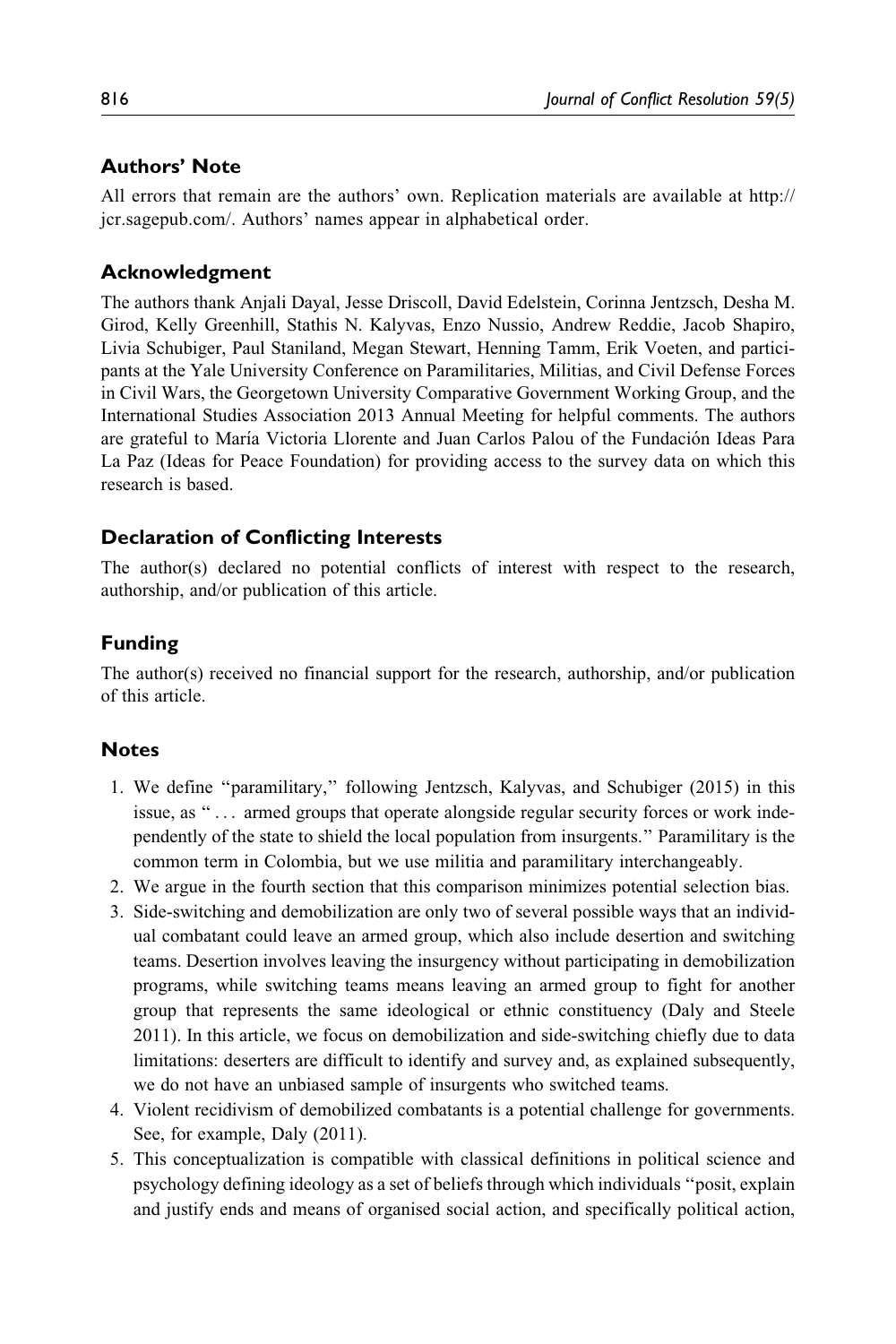irrespective of whether such action aims to preserve, amend, uproot or rebuild a given social order" (Seliger 1976, 14).

- 6. Because motivations for joining vary across combatants within the same armed group (Humphreys and Weinstein 2008; Arjona and Kalyvas 2011), commanders attempt to inculcate ideological commitments across individuals. Preference harmonization is pursued to forward the blueprint for action that ideological narratives provide.
- 7. We thank an anonymous reviewer for this suggestion. There may also be marked gaps between ideological content espoused and behavior on the ground.
- 8. In addition, variation in the intensity of ideological/political training among leftist guerrillas in Colombia correlates with levels of civilian abuse (Oppenheim and Weintraub 2015). Cohen and Nordås (2015) find no evidence that ideology affects the prevalence of sexual violence perpetrated by militias.
- 9. For a contrasting perspective, see Bearman (1991). Note that this study concerns desertion or desistance rather than demobilization and side-switching.
- 10. For a survey of desistance in criminology, see Laub and Sampson (2001). Many theories of criminal desistance do not apply here. Full-time participation in armed groups means that leaving behind a peer group (e.g., Akers 1990) is not a viable path to desistance, as that would already constitute desertion, demobilization, or switching.
- 11. Kalyvas's principal dependent variable, militia recruitment, does not capture our phenomenon of interest, that is, when combatants who are already fighting choose to change sides to another group. Staniland looks at defection to the government side, necessarily excluding combatant moves from one armed group to another.
- 12. Notably, founding members of the Fuerzas Armadas Revolucionarias de Colombia (FARC) received amnesty for their actions during La Violencia and received reintegration benefits (Karl 2009).
- 13. Other efforts led to the demobilization of smaller leftist insurgent groups. In addition, current peace talks between the FARC and the Colombian government in Havana have achieved agreement on three of the six agenda items.
- 14. Many former members of the *Ejército Popular de Liberación* (EPL), which agreed to peace talks with the government in 1991, were early members of the paramilitaries, effectively switching sides (Daly and Steele 2011).
- 15. In Colombia, those include barbarism, terrorism, kidnapping, genocide, and homicide.
- 16. This law was upheld in 2006 by Colombia's Constitutional Court, only if government investigations demonstrated that commanders fully disclosed their crimes. If they did not, commanders would be excluded.
- 17. Those motivated by economic need may not only seek looting opportunities but also the more basic promise of steady meals. Although the FARC does not pay combatants, there are reports that FARC recruiters lie about this and use promises of access to resources to encourage recruitment.
- 18. Although rank-and-file insurgents who wanted to demobilize were welcomed by the government starting in about 1999, the military's effort to encourage demobilization increased significantly around 2003.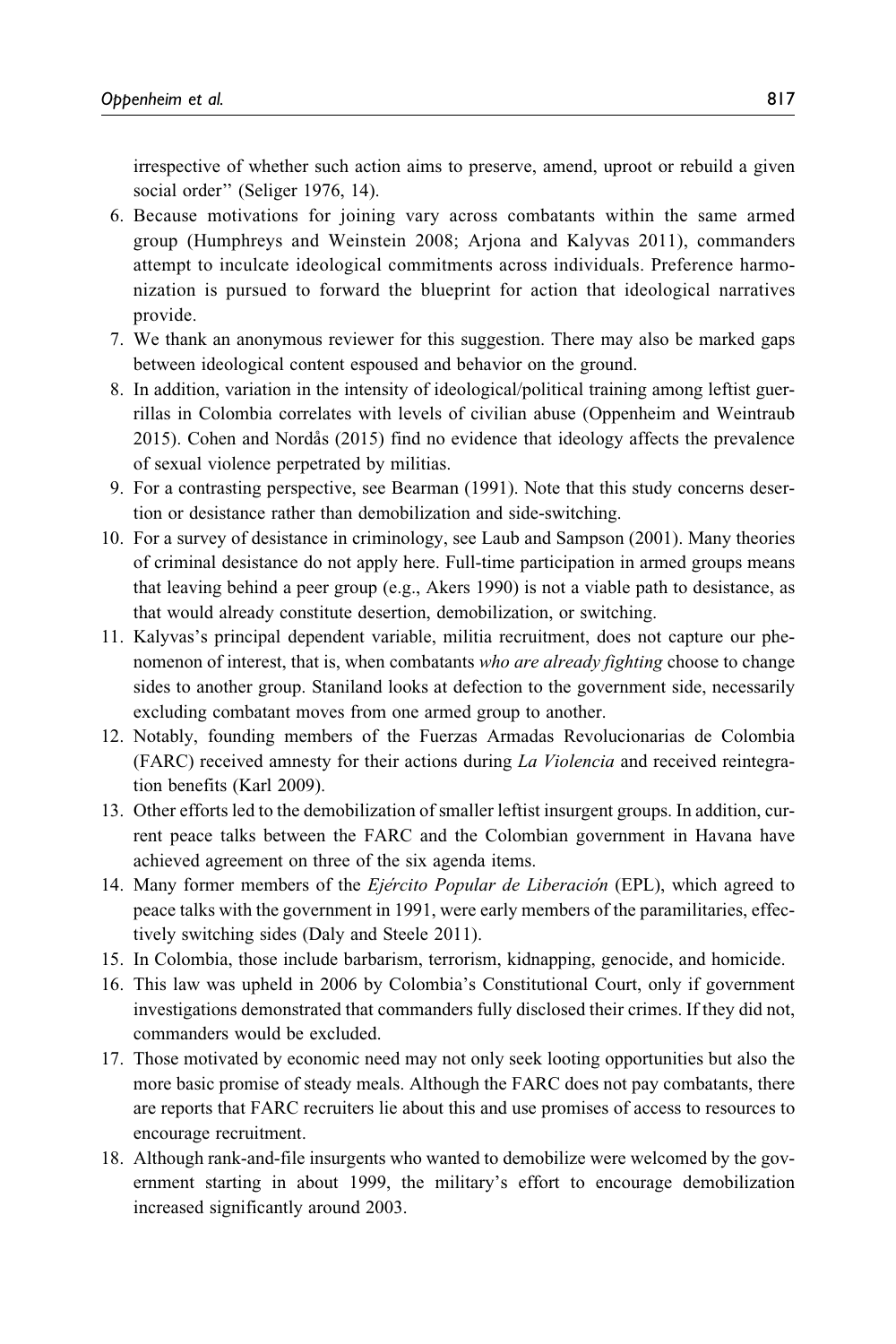- 19. Drug-trafficking group's reconstituted paramilitary groups are ineligible for government programs.
- 20. Note that the survey did not include a direct question on side switching, rather switchers are coded based on whether they joined one faction and demobilized from another. As such, while respondents might generally seek to explain desistance in terms of frustrated ideological principles that could not bias our results here.
- 21. Two surges in the capture rate roughly match the initial phase of the United States' ''Plan Colombia'' and the ''Andean Counterdrug Initiative,'' which provided military equipment, technical assistance, and financial support to the government.
- 22. ''There is no human affair which stands so constantly and so generally in close connection with chance as war" (Clausewitz 1908, 19).
- 23. The difference-in-means between captured and demobilized is 0.019, with a  $t$  statistic of 0.439. The difference-in-means between captured and switchers is  $0.091$ , with a t statistic of 1.209.
- 24. The p values of the combined Kolmogorov–Smirnof test are as follows: captured versus individually demobilized is .99, captured versus switchers is .26, and individually demobilized versus switchers is .22. Full results available upon request.
- 25. While social desirability bias may introduce downward bias into this self-reported measure, the question focuses on the group as opposed to not the individual, and so does not force the combatant to admit culpability. Moreover, seizure of goods is minor compared to other acts of violence committed against peasants by armed groups.
- 26. Odds ratios approximate the relative risk when the incidence of an outcome in the study population is low (<10 percent). See Zhang and Kai (1998).
- 27. Departments in Colombia are similar to states in the United States. Results are robust to clustering standard errors at various geographic units, including the municipality of recruitment.
- 28. Where we find consistent statistically significant findings in favor, we denote evidence as ''strong.'' Where we find suggestive but inconsistent data, including coefficients that are not significant in some specifications, we denote the evidence as ''weak.''
- 29. Control variables are set to mean values. Estimates for ideological reasons taken from model 1, while estimates for economic need are taken from model 2.
- 30. The positive impact of joining for economic reasons on the likelihood of switching sides supports Gutierrez-Sanín's (2004) argument that desertion from the FARC is driven by its organizational structure. He also notes that right-wing paramilitary organizations have attempted to lure FARC fighters with combat skills into changing sides by offering material rewards. For combatants motivated to gain a livelihood or material benefits, such an offer may be attractive enough to outweigh the risks of retribution.
- 31. We thank the special issue editors for this suggestion.
- 32. The sheer size of the relative risk ratio can be explained by the fact that all those who joined for ideological reasons and answered yes to the question about peasant abuse either individually demobilized or switched sides.
- 33. Because our data do not contain information on when individual combatants switched sides, we also cannot assess whether macro-level changes in conflict dynamics—for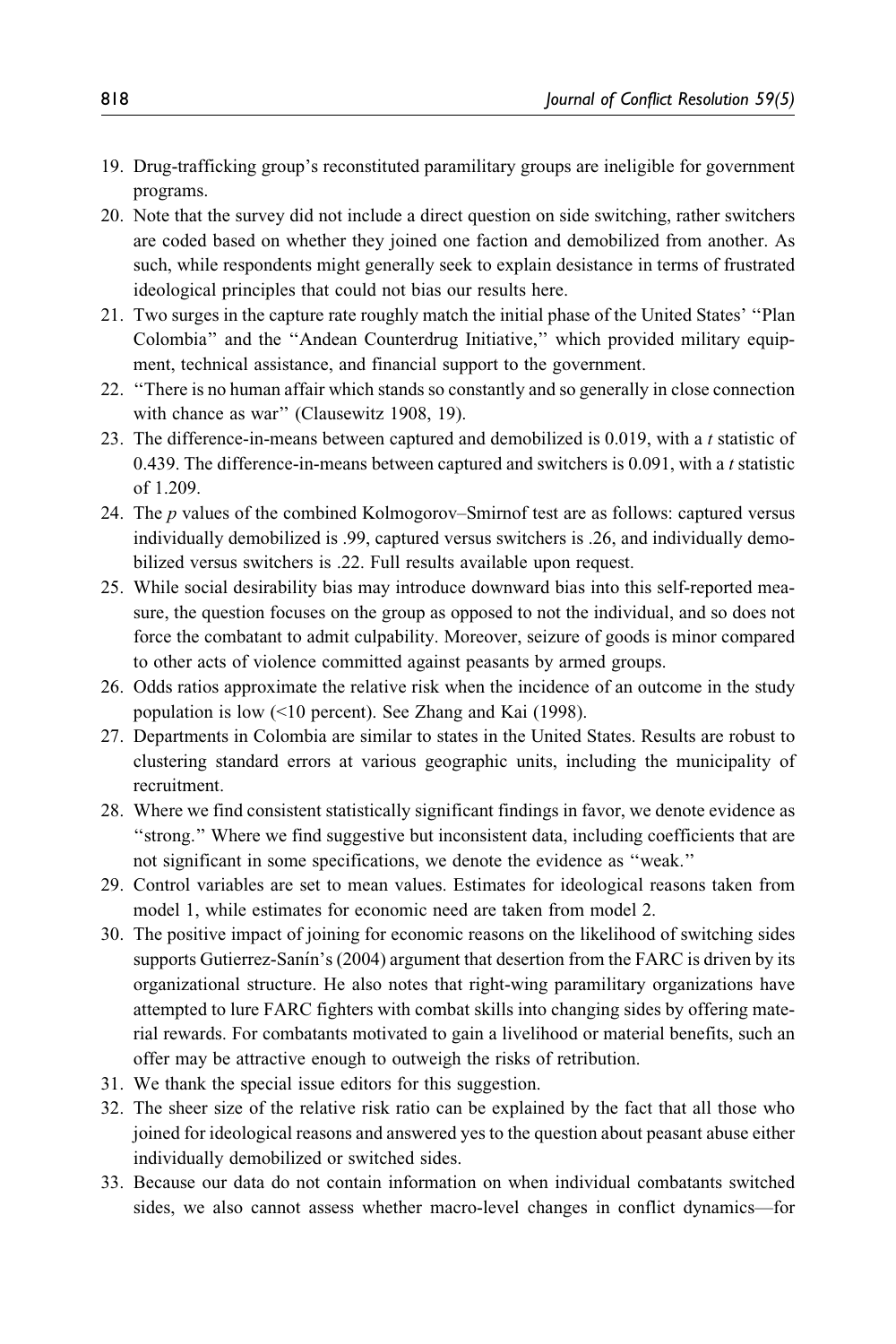example, more effective counterinsurgency during the Uribe administration—drove switching. Even if we did have such data, individual risk perceptions and combatant assessments about probable war outcomes may not track true shifts in the tide of war, as local successes may lead combatants to overestimate chances for a broader victory. while local defeats may convince fighters that the broader contest is hopeless. Informational problems prevent rank-and-file combatants from understanding how their daily, lived experiences match up to broader conflict dynamics. We thank an anonymous reviewer for this suggestion.

34. Marginal effects are significant at  $p < 0.10$  where under pressure equals 3 and 4.

#### References

- Abrahms, Max. 2008. ''What Terrorists Really Want: Terrorist Motives and Counterterrorism Strategy.'' International Security 32 (4): 78-105.
- Akers, Ronald L. 1990. ''Rational Choice, Deterrence, and Social Learning Theory in Criminology: The Path Not Taken.'' Journal of Criminal Law and Criminology 81:653.
- Annual Report: Colombia 2011. 2011. Technical Report. Amnesty International. Accessed July 31, 2014<http://www.amnestyusa.org/research/reports/annual-report-colombia-2011-0>.
- Arjona, Ana, and Stathis N. Kalyvas. 2011. ''Recruitment into Armed Groups in Colombia: A Survey of Demobilized Fighters.'' In Mobilizing for Violence: Armed Groups and Their Combatants, edited by Yvan Guichaoua, 143-72. Palgrave-Macmillan.
- Asal, Victor, and R. Karl Rethemeyer. 2008. ''The Nature of the Beast: Organizational Structures and the Lethality of Terrorist Attacks." Journal of Politics 70 (2): 437-49.
- Bahney, Benjamin W., Radha K. Iyengar, Patrick B. Johnston, Danielle F. Jung, Jacob N. Shapiro, and Howard J. Shatz. 2013. ''Insurgent Compensation: Evidence from Iraq.'' American Economic Review 103 (3): 518-22.
- Bearman, Peter S. 1991. ''Desertion as Localism: Army Unit Solidarity and Group Norms in the US Civil War." Social Forces 70 (2): 321-42.
- Becker, Jo. 2009. "Child Recruitment in Burma, Sri Lanka, and Nepal." In Child Soldiers in the Age of Fractured States, edited by Scott Gates and Simon Reich, 108-20. Pittsburgh, PA: University of Pittsburgh Press.
- Bradburn, Norman M., Lance J. Rips, and Steven K. Shevell. 1987. ''Answering Autobiographical Questions: The Impact of Memory and Inference on Surveys." Science 236 (4798): 157-61.
- Carey, Sabine C., Michael Colaresi, and Neil Mitchell. 2015. ''Governments, Informal Links to Militias and Accountability." Journal of Conflict Resolution 59 (5): 850-876.
- Christia, Fotini. 2012. Alliance Formation in Civil Wars. Cambridge, UK: Cambridge University Press.
- Clapham, Christopher S. 1998. African Guerrillas. Bloomington: Indiana University Press.
- CNMH (Centro Nacional de Memoria Histórica). 2013. iBasta Ya! Colombia: Memorias de Guerra y Dignidad. Technical report. Bogotá, Colombia: Centro Nacional de Memoria Histórica.
- Cohen, Dara Kay, and Ragnhild Nordås. 2015. "Why Do Militias Abuse Civilians? Evidence from Recent Armed Conflicts (1989-2009)." Journal of Conflict Resolution 59 (5): 877-898.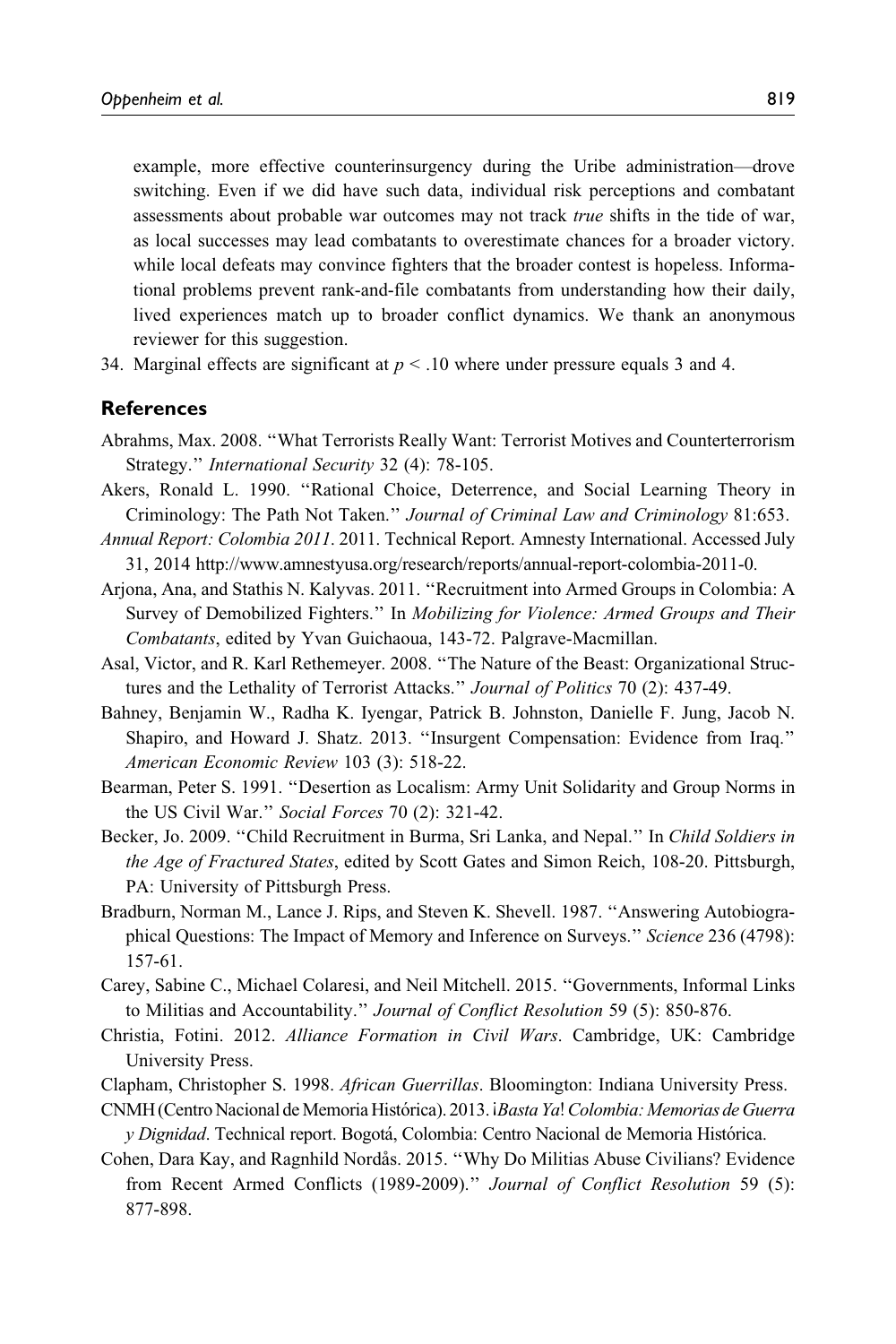- Collier, Paul, Lani Elliot, Ha˚vard Hegre, Anke Hoeffler, Marta Reynal-Querol, and Nicholas Sambanis. 2003. Breaking the Conflict Trap. Civil War and Development Policy. Oxford, UK: Oxford University Press.
- Collier, Paul, and Anke Hoeffler. 2004. ''Greed and Grievance in Civil War.'' Oxford Economic Papers 56 (4): 563-95.
- Colombia: The Justice and Peace Law. 2012. Technical report. Center for Justice and Accountability. Accessed July 31, 2014. [http://www.cja.org/article.php?id](http://www.cja.org/article.php?id=863)=[863](http://www.cja.org/article.php?id=863).
- Costa, Dora L., and Matthew E. Kahn. 2003. ''Cowards and Heroes: Group Loyalty in the American Civil War." The Quarterly Journal of Economics 118 (2): 519-48.
- Daly, Sarah Zukerman. 2011. ''Bankruptcy, Guns or Campaigns: Explaining Armed Organizations' Post-war Trajectories.'' PhD thesis, Massachusetts Institute of Technology, Cambridge.
- Daly, Sarah Zukerman. 2012. ''Organizational Legacies of Violence: Conditions Favoring Insurgency Onset in Colombia, 1964-1984.'' Journal of Peace Research 49 (3): 473-91.
- Daly, Sarah Zukerman, and Abbey Steele. 2011. ''Armed Group Defection in Civil Wars.'' Presented at 2011 Annual APSA Conference, Toronto.
- De Mesquita, Ethan Bueno. 2005. "The Quality of Terror." American Journal of Political Science 49 (3): 515-30.
- Eck, Kristine. 2010. ''Recruiting Rebels: Indoctrination and Political Education in Nepal.'' In The Maoist Insurgency in Nepal: Revolution in the Twenty-first Century, edited by Mahendra Lawoti and A. K. Pahari, 33-51. London, UK: Routledge.
- Eck, Kristine. 2015. ''Repression by Proxy: How Military Purges and Insurgency Impact the Delegation of Coercion." Journal of Conflict Resolution 59 (5): 924-946.
- Eck, Kristine, Joakim Kreutz, and Ralph Sundberg. 2010. Introducing the UCDP Non-state Conflict Dataset. Uppsala, Sweden: Uppsala University.
- Echandía Castilla, Camilo. 1999. El Conflicto Armado y las Manifestaciones de Violencia en las Regiones de Colombia. Presidencia de la Republica de Colombia, Oficina del Alto Comisionado para la Paz, Observatorio de Violencia.
- Fearon, James D. 1999. ''Electoral Democracy and the Control of Politicians: Selecting Good Types Versus Sanctioning Poor Performance.'' In Democracy, Accountability, and Representation, edited by Adam Przeworski, Susan C. Stokes, and Bernard Manin, chapter 2, 55-97. Cambridge, UK: Cambridge University Press.
- Forney, Jonathan. 2015. ''Who Can We Trust with a Gun? Information Networks and Adverse Selection in Militia Recruitment.'' Journal of Conflict Resolution 59 (5): 824-849.
- Gill, Paul, and John Horgan. 2013. ''Who Were the Volunteers? The Shifting Sociological and Operational Profile of 1240 Provisional Irish Republican Army Members." Terrorism and Political Violence 25 (3): 435-56.
- Gurr, Ted Robert. 1970. Why Men Rebel. Princeton, NJ: Princeton University Press.
- Gutiérrez Sanín, Francisco. 2004. "Criminal Rebels? A Discussion of Civil War and Criminality from the Colombian Experience." Politics and Society 32 (2): 257-85.
- Gutiérrez Sanín, Francisco. 2008. "Telling the Difference: Guerrillas and Paramilitaries in the Colombian War.'' Politics and Society 36 (1): 3-34.
- Gutiérrez Sanín, Francisco, and Elisabeth Jean Wood. 2014. "Ideology in Civil War: Instrumental Adoption and Beyond." Journal of Peace Research 51 (2): 213-26.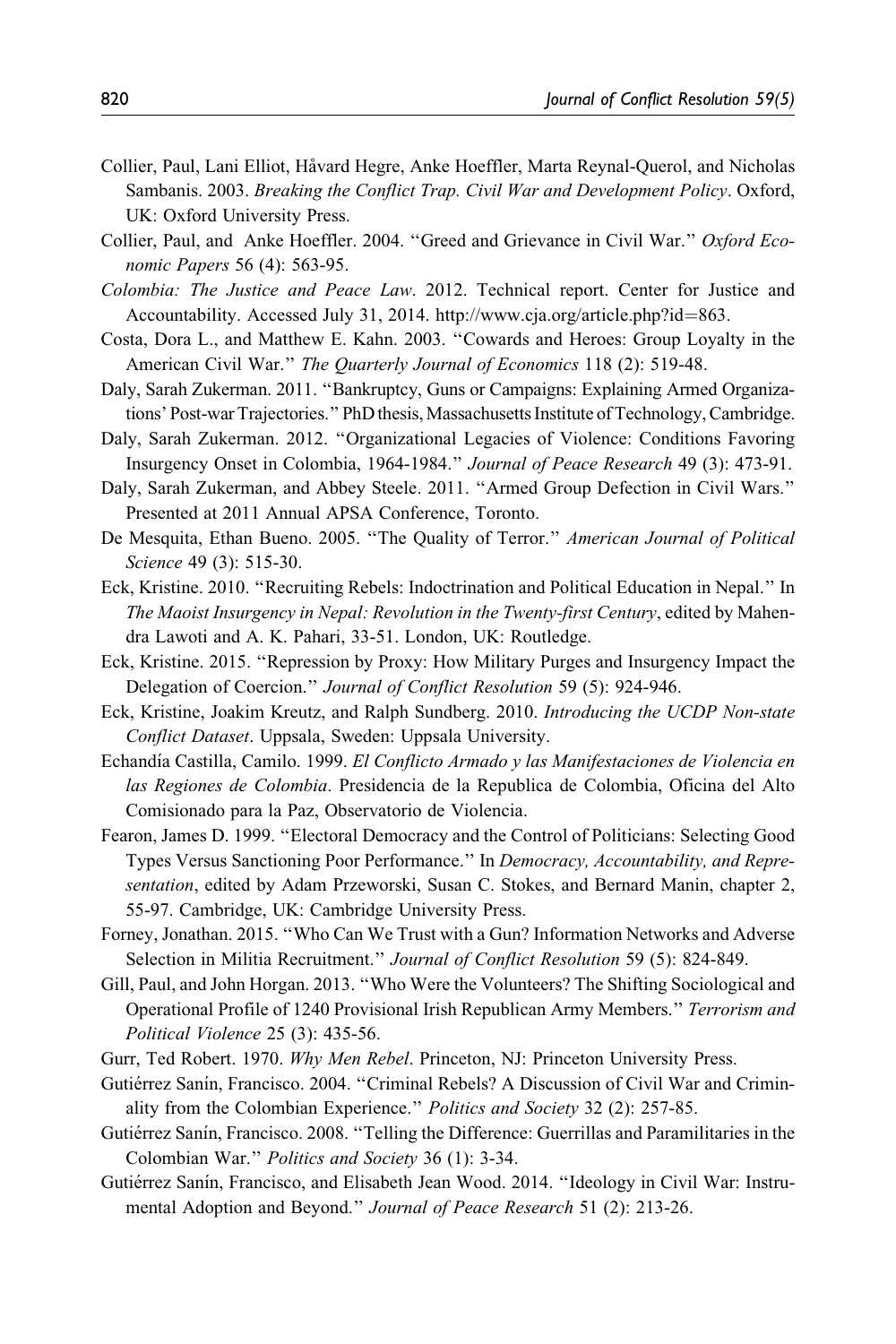- Henderson, Darryl. 1979. Why the Vietcong Fought: A Study of Motivation and Control in a Modern Army in Combat. Westport, CT: Greenwood Press.
- Hoover Green, Amelia. 2011. ''Repertoires of Violence against Noncombatants: The Role of Armed Group Institutions and Ideologies.'' PhD thesis, Yale University, New Haven, CT.
- HRW (Human Rights Watch). 2003. ''You'll Learn Not to Cry: Child Combatants in Colombia.'' Technical report. Human Rights Watch. Accessed July 31, 2014. [http://hrw.org/](http://hrw.org/reports/2003/colombia0903/) [reports/2003/colombia0903/](http://hrw.org/reports/2003/colombia0903/).
- Humphreys, Macarthan, and Jeremy M. Weinstein. 2008. ''Who Fights? The Determinants of Participation in Civil War." American Journal of Political Science 52 (2): 436-55.
- Jablonski, Ryan S., and Steven Oliver. 2013. ''The Political Economy of Plunder: Economic Opportunity and Modern Piracy.'' Journal of Conflict Resolution 57 (4): 682-708.
- Jenkins, Brian Michael. 2002. Countering al Qaeda: An Appreciation of the Situation and Suggestions for Strategy. Santa Monica, CA: RAND corporation.
- Jentzsch, Corinna. 2012. ''People Tired of War: Militias and the Dynamics of War in Mozambique, 1982-92.'' Paper presented at the Paramilitaries, Civil Defense Forces and Militias in Civil Wars Conference, Yale University, New Haven, CT, October 19–20.
- Jentzsch, Corinna, Stathis N. Kalvyas, and Livia Isabella Schubiger. 2015. ''Militias in Civil Wars: An Emerging Research Agenda—Introduction." Journal of Conflict Resolution 59 (5): 755-769.
- Kaldor, Mary. 1999. New and Old Wars: Organised Violence in a Global Era. Cambridge, UK: Polity.
- Kalyvas, Stathis N. 2003. ''The Ontology of ''Political Violence'': Action and Identity in Civil Wars.'' Perspective on Politics 1 (3): 475-94.
- Kalyvas, Stathis N. 2004. ''The Urban Bias in Research on Civil Wars.'' Security Studies 13 (3): 160-90.
- Kalyvas, Stathis N. 2008. "Ethnic Defection in Civil War." Comparative Political Studies 41 (8): 1043-68.
- Kalyvas, Stathis N., and Laia Balcells. 2010a. ''Did Marxism Make a Difference? Marxist Rebellions and National Liberation Movements.'' APSA 2010 Annual Meeting Paper. Available at SSRN. Accessed July 31, 2014 [http://papers.ssrn.com/sol3/papers.cfm?](http://papers.ssrn.com/sol3/papers.cfm?abstract_id=1642509) [abstract\\_id=1642509.](http://papers.ssrn.com/sol3/papers.cfm?abstract_id=1642509)
- Kalyvas, Stathis N., and Laia Balcells. 2010b. ''International System and Technologies of Rebellion: How the End of the Cold War Shaped Internal Conflict.'' American Political Science Review 104:415-29.
- Kalyvas, Stathis N., and Matthew A. Kocher. 2007. ''How 'Free' Is Free Riding in Civil Wars? Violence, Insurgency, and the Collective Action Problem.'' World Politics 59 (2): 177-216.
- Karl, Robert. 2009. ''State Formation, Violence, and Cold War in Colombia, 1957-1966.'' PhD thesis, Harvard University, Cambridge, MA.
- Kenny, Paul D. 2010. ''Structural Integrity and Cohesion in Insurgent Organizations: Evidence from Protracted Conflicts in Ireland and Burma.'' International Studies Review 12:533-55.
- Kropko, Jonathan. 2008. ''Choosing between Multinomial Logit and Multinomial Probit Models for Analysis of Unordered Choice Data.'' PhD thesis, University of North Carolina, Chapel Hill.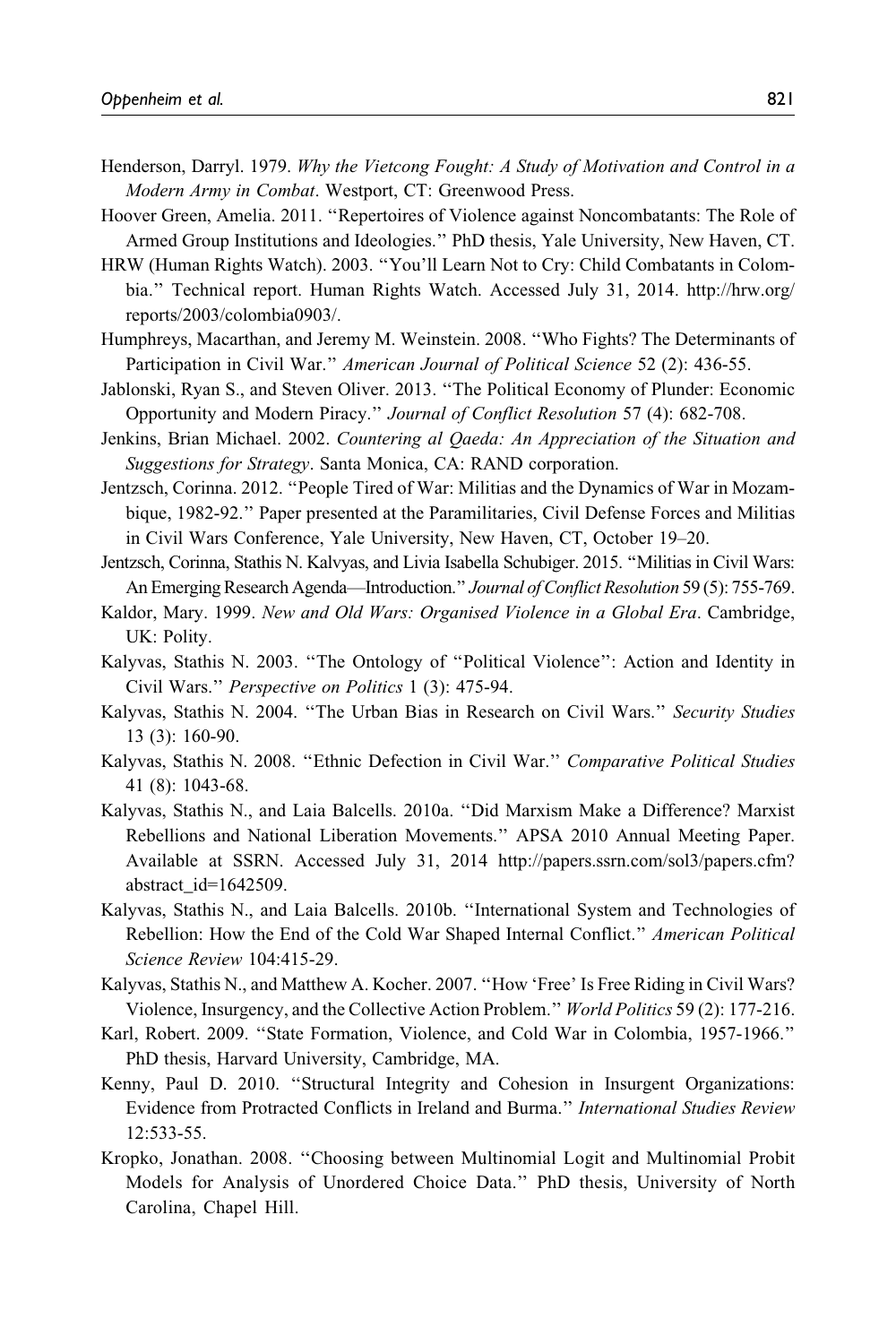- Laub, John H., and Robert J. Sampson. 2001. ''Understanding Desistance from Crime.'' Crime and Justice 28:1-69.
- Lidow, Nicholai Hart. 2011. ''Violent Order: Rebel Organization and Liberia's Civil War.'' PhD thesis, Stanford University, Stanford, CA.
- Maddala, G. S. 1983. Limited Dependent and Qualitative Variables in Econometrics. Cambridge, MA: MIT Press.
- McLaughlin, Theodore. 2011. ''Can You Home Again? Desertion and Control of Hometowns in Civil Wars.'' IBEI Working Papers 34, McGill University, Montreal, Quebec, Canada.
- Mueller, John. 2000. ''The Banality of Ethnic War.'' International Security 25 (1): 42-70.
- Nussio, Enzo. 2011. ''How Ex-combatants Talk about Personal Security: Narratives of Former Paramilitaries in Colombia." Conflict, Security & Development 11 (5): 579-606.
- Nussio, Enzo. 2012. ''Emotional Legacies of War among Former Colombian Paramilitaries.'' Peace and Conflict: Journal of Peace Psychology 18 (4): 369.
- Nussio, Enzo, and Juan Esteban Ugarriza. 2013. ''Are Insurgents Any Different from Counterin-surgents? A Systematic Integration and Validation of Motivational Studies from Colombia.'' Presented at 2013 APSA Annual Meeting, Chicago, IL.
- Oppenheim, Ben. 2012. ''Community and Counterinsurgency.'' Humanity: An International Journal of Human Rights, Humanitarianism, and Development 3 (2): 249-65.
- Oppenheim, Ben, and Michael Weintraub. 2015. ''Learning How Not to Fire a Gun: The Impact of Combatant Training on Civilian Killings.'' Working paper available at SSRN. Accessed March 6, 2015. [http://ssrn.com/abstract](http://ssrn.com/abstract=1962400)=[1962400](http://ssrn.com/abstract=1962400).
- Pachico, Elyssa, and Jeremy McDermott. 2011. ''InSide: Can the FARC Still Train Their Soldiers?'' Accessed July 31, 2014. [http://insightcrime.org/insight-latest-news/item/707](http://insightcrime.org/insight-latest-news/item/707-inside-can-the-farc-still-train-their-soldiers) [inside-can-the-farc-still-train-their-soldiers.](http://insightcrime.org/insight-latest-news/item/707-inside-can-the-farc-still-train-their-soldiers)
- Paige, Jeffrey M. 1978. Agrarian Revolution. New York: Simon and Schuster.
- Peterson, Roger. 2001. Resistance and Rebellion: Lessons from Eastern Europe. Cambridge, UK: Cambridge University Press.
- Rambo, Lewis R. 1993. Understanding Religious Conversion. New Haven, CT: Yale University Press.
- Romero, Mauricio. 2003. ''Reform and Reaction: Paramilitary Groups in Contemporary Colombia.'' In Irregular Armed Forces and Their Role in Politics and State Formation, edited by Diane E. Davis and Anthony W. Pereira, 178-208. Cambridge, UK: Cambridge University Press.
- Rosenau, William, Ralph Espach, Román D. Ortiz, and Natalia Herrera. 2014. "Why They Join, Why They Fight, and Why They Leave: Learning from Colombia's Database of Demobilized Militants.'' Terrorism and Political Violence 26 (2): 277-85.
- Schubiger, Livia Isabella. 2012. ''Dynamics of Resistance: Civil War Violence and Counterinsurgent Mobilization in Peru.'' Paper presented at the Paramilitaries, Civil Defense Forces and Militias in Civil Wars Conference, Yale University, New Haven, CT, October 19–20.
- Schulhofer-Wohl, Jonah. 2014. ''Armed Group Repertoires and Recollection in Survey Research.'' Households in Conflict Network Working Paper 171. Accessed July 31, 2014 [http://www.hicn.org/wordpress/wp-content/uploads/2012/06/HiCN-WP-1712.pdf.](http://www.hicn.org/wordpress/wp-content/uploads/2012/06/HiCN-WP-1712.pdf)